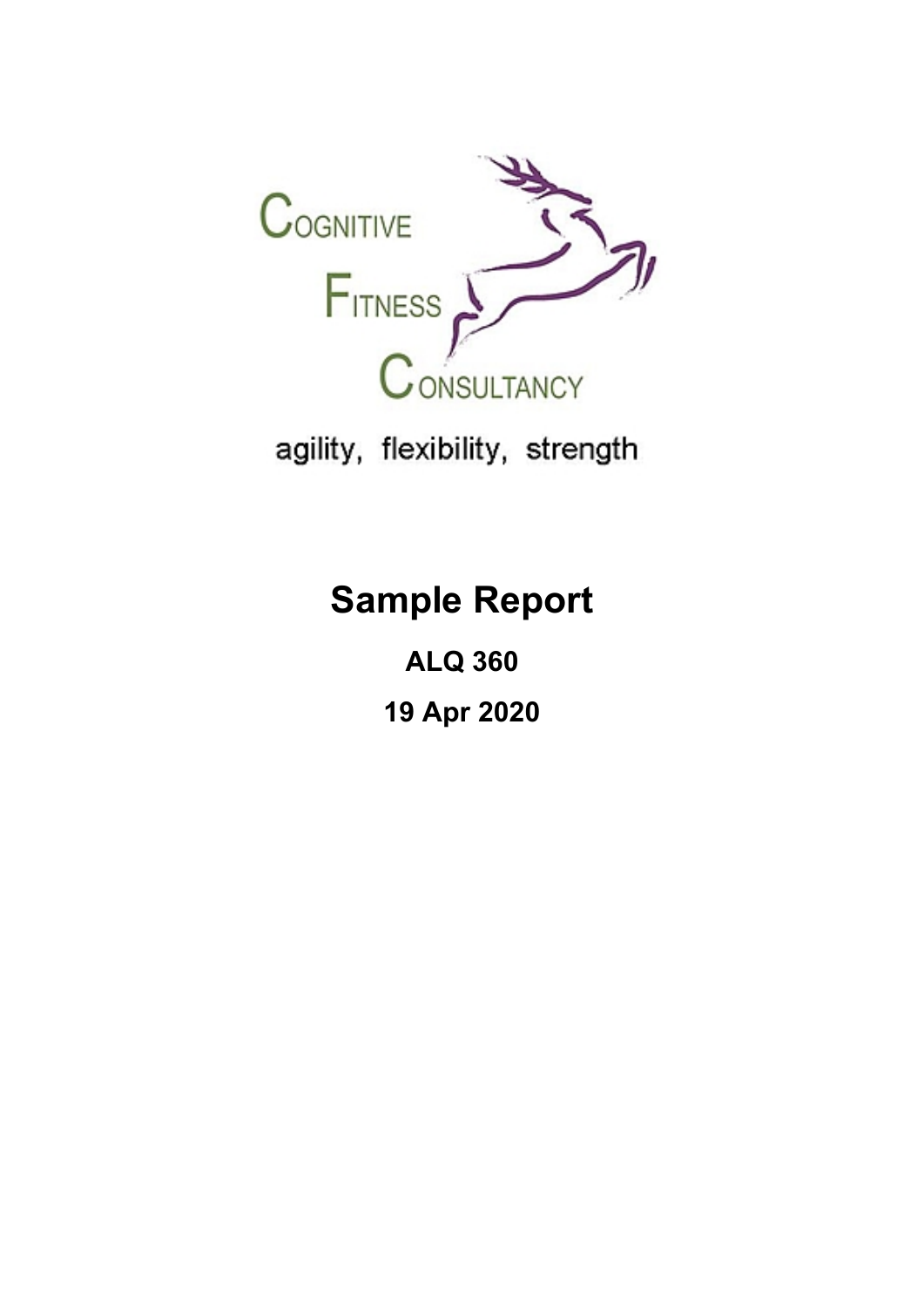## **Contents**

**Dimensions of Authentic Leadership The Scale used by your Rater Groups Spider Graph by Dimension Spider Graph by Question Your Summary Scores by Dimension - Bar Charts Your Detailed Scores by Rater Type and RAF Mean Scores Highest Rated / Lowest Rated Behaviours Perspectives on your Authentic Leadership Style**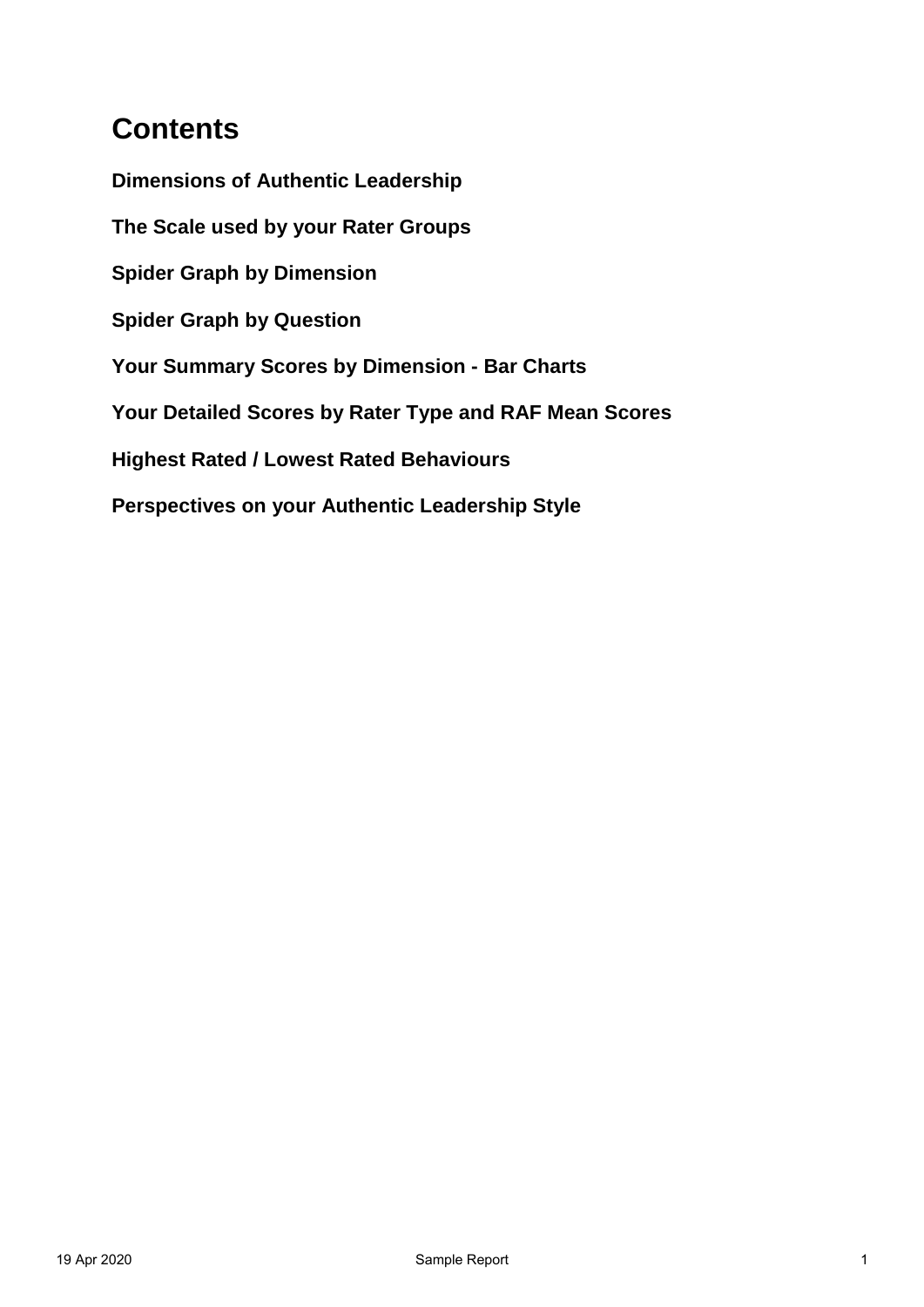## **Dimensions of Authentic Leadership**

#### **[Self-Awareness](https://www1.online360.net/admin/BuildCompetencies/competencyView.asp?cmp_ID=6080)**

Being aware of, and understanding, one's own thoughts, beliefs, values and feelings, and knowing how these influence our own mental and emotional states, including being aware of how we may deliberately or inadvertently influence others via our moods, words or actions. Highly self-aware leaders have the meta-cognitive capacity to predict their own thinking processes and resultant behaviours and also those of the people they lead and influence.

#### **[Self-Regulation](https://www1.online360.net/admin/BuildCompetencies/competencyView.asp?cmp_ID=6081)**

The conscious and deliberate control of our own thoughts, behaviours and emotional states. As well as our emotional discipline however, self-regulation also includes physical discipline. Highly authentic leaders actively manage their physical, emotional and mental well-being, influencing others by being a role model.

#### **[Ethical Virtue and Ethical Action](https://www1.online360.net/admin/BuildCompetencies/competencyView.asp?cmp_ID=6082)**

Our principles and integrity as a leader and our internal sense of the 'right' thing to do in any situation. Viewing ethics as a conscious choice rather than as a compromise and the belief that our role as a leader includes an ethical responsibility to others and to the wider community. Having the courage to share our ethical beliefs privately and publicly and our moral courage to remain ethically steadfast in the face of challenges or dissent from others.

#### **[Relationships](https://www1.online360.net/admin/BuildCompetencies/competencyView.asp?cmp_ID=6089)**

One of the foundations of Authentic Leadership is the strength of the relationships that an Authentic Leader has with those people they influence; which is everyone they come into contact with plus everyone who hears about them or reads something that they've written.

#### **[Leadership: Influence, Service Ethos, Trust and Development](https://www1.online360.net/admin/BuildCompetencies/competencyView.asp?cmp_ID=6090)**

Those other core areas of Authentic Leadership not statistically measured in the first half of the 360 report: Influence, Service Ethos, Trust and Development.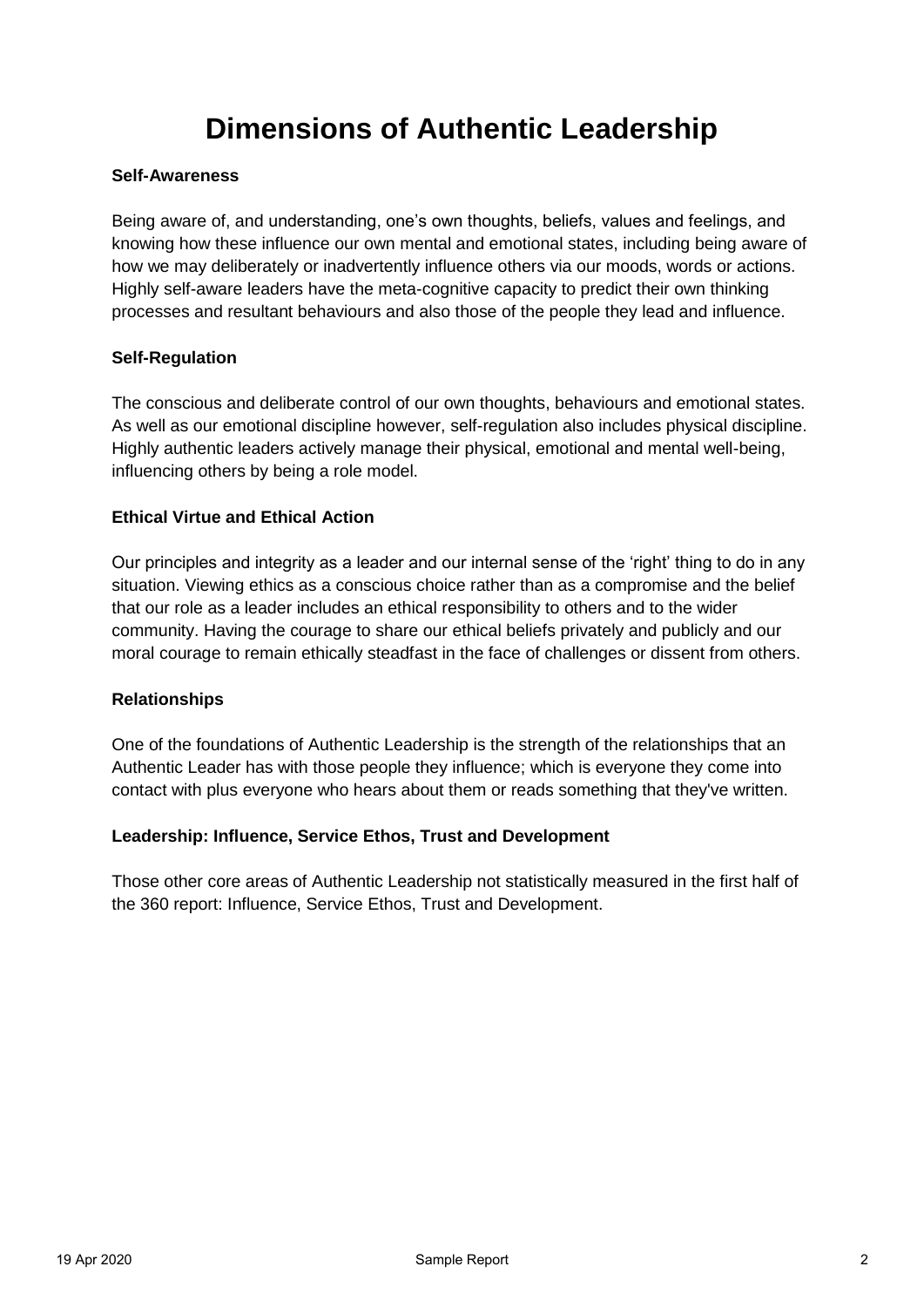## **The Scale used by your Rater Groups**

As you may remember, the scale that was used by each of your raters within the Authentic Leadership Questionnaire was:

- 1 Strongly Disagree
- 2 Disagree
- 3 Sometimes Agree
- 4 Agree
- 5 Strongly Agree
- 6 Unable to Comment

Therefore, within your report, the nearer to 5 you have scored, the more highly a rater group has Strongly Agreed that you posses the qualities of Authentic Leadership associated with each specific question or overall dimension.

This report represents 'a moment in time' of your personal leadership style. You may find that in a years time, should you decide to review your Authentic Leadership style, that your scores will change depending on future experience and the focus you place on your personal and professional development.

#### **A note on 'gap analysis'.**

It is human nature to dismiss what we already know (or think we know), and to focus instead on what more there is to learn. It is also common, from my experience of working with the military, that service personnel tend to dismiss what they are already doing well and only want to focus on what is 'wrong' or on what they could be doing 'better'.

From a multi-perspective approach, it is extremely valuable to review and consider those areas where you have scored 'poorly' or where there is a significant difference between your self-perception and that of your raters, particularly if this review and reflection generates a call to action that leads to improvements in relationships, leadership style and overall effectiveness.

However, a word of caution; I would like to remind you to remember to focus on your Authentic Leadership strengths. These are those areas that others will value about your contribution. They are also the areas where you will be a role model to others regarding their own leadership style and where you will therefore wield the most influence.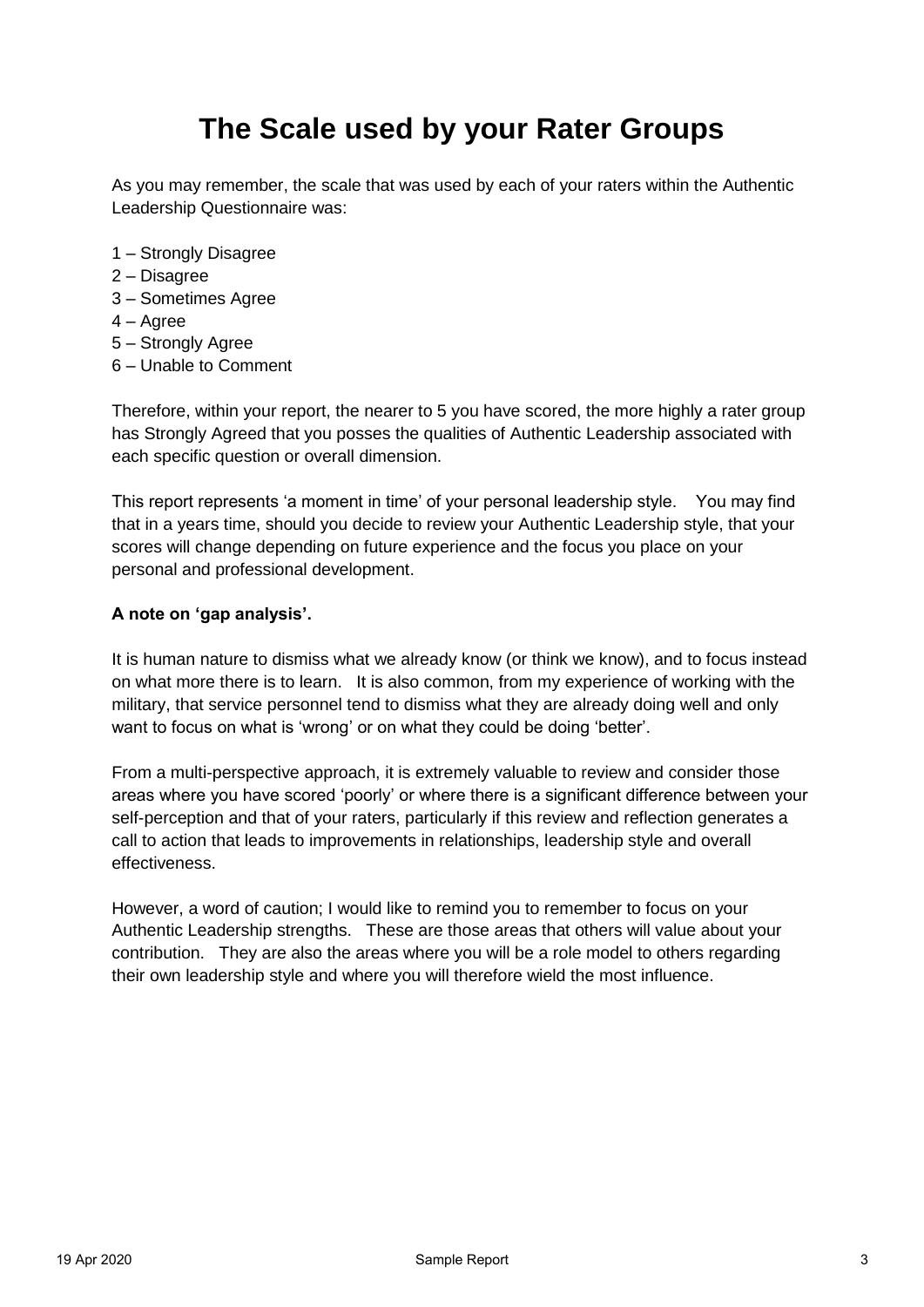## **Spider Graph by Dimension**

**This page shows your summary scores for the three dimensions of Authentic Leadership, which are: Self-Awareness, Self-Regulation and Ethics.**

**These scores are the aggregated mean scores from each of your rater groups; the nearer to '5' you have scored, the more a particular rater group Strongly Agrees that you possess the specific qualities associated with each dimension.**

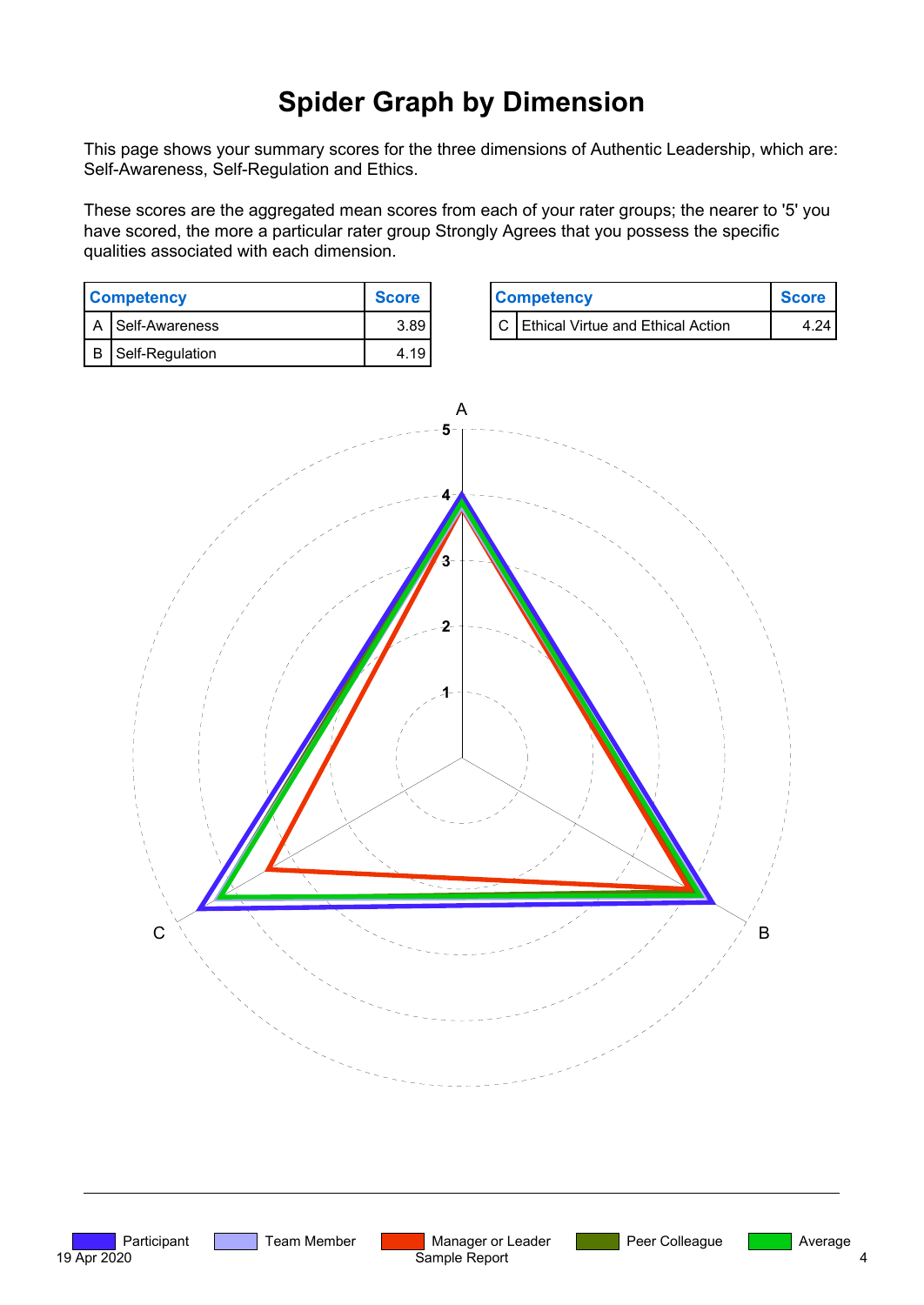## **Spider Graph by Question**

**This page shows you your aggregated mean score for each specific question within the three Authentic Leadership dimensions of Self-Awareness, Self-Regulation and Ethics.**

**The scores shown on this page are generated from the sum of ALL of your scores from the people who have rated your Authentic Leadership style.**



|                 | <b>Behaviour</b>                                                                                  | <b>Score</b> |
|-----------------|---------------------------------------------------------------------------------------------------|--------------|
| 1               | Always puts themselves "in other<br>people's shoes" and looks at things<br>from their perspective | 3.45         |
| 2               | Remains ethically steadfast in the face<br>of dissent from others                                 | 4.60         |
| 3               | Is clear about their core values; those<br>values they are not prepared to<br>negotiate on        | 4.27         |
| 4               | Is aware of their own feelings, beliefs<br>and motives                                            | 4.55         |
| 5.              | Believes that their role as a leader<br>includes an ethical responsibility to<br>others           | 4.36         |
| 6               | Displays self-discipline                                                                          | 4.27         |
| 7               | Is aware of how their moods and<br>actions affect other people                                    | 3.36         |
| 8               | Doesn't suffer from mood swings                                                                   | 4.30         |
| 9               | Remains approachable even when<br>facing significant challenges                                   | 4.10         |
| 10              | Consistently acts as a role model for<br>others                                                   | 3.82         |
| 11              | Discusses difficult ethical issues with<br>others                                                 | 3.91         |
| 12 <sup>2</sup> | Uses what happens to them as an<br>opportunity to learn more about<br>themselves                  | 4.27         |
| 13              | Views ethics as an active choice rather<br>than as a compromise                                   | 4.09         |
| 14              | Keeps their ego in check                                                                          | 4.45         |
| 15              | Stays in touch with their feelings so<br>they are aware of how they are being<br>affected         | 3.80         |

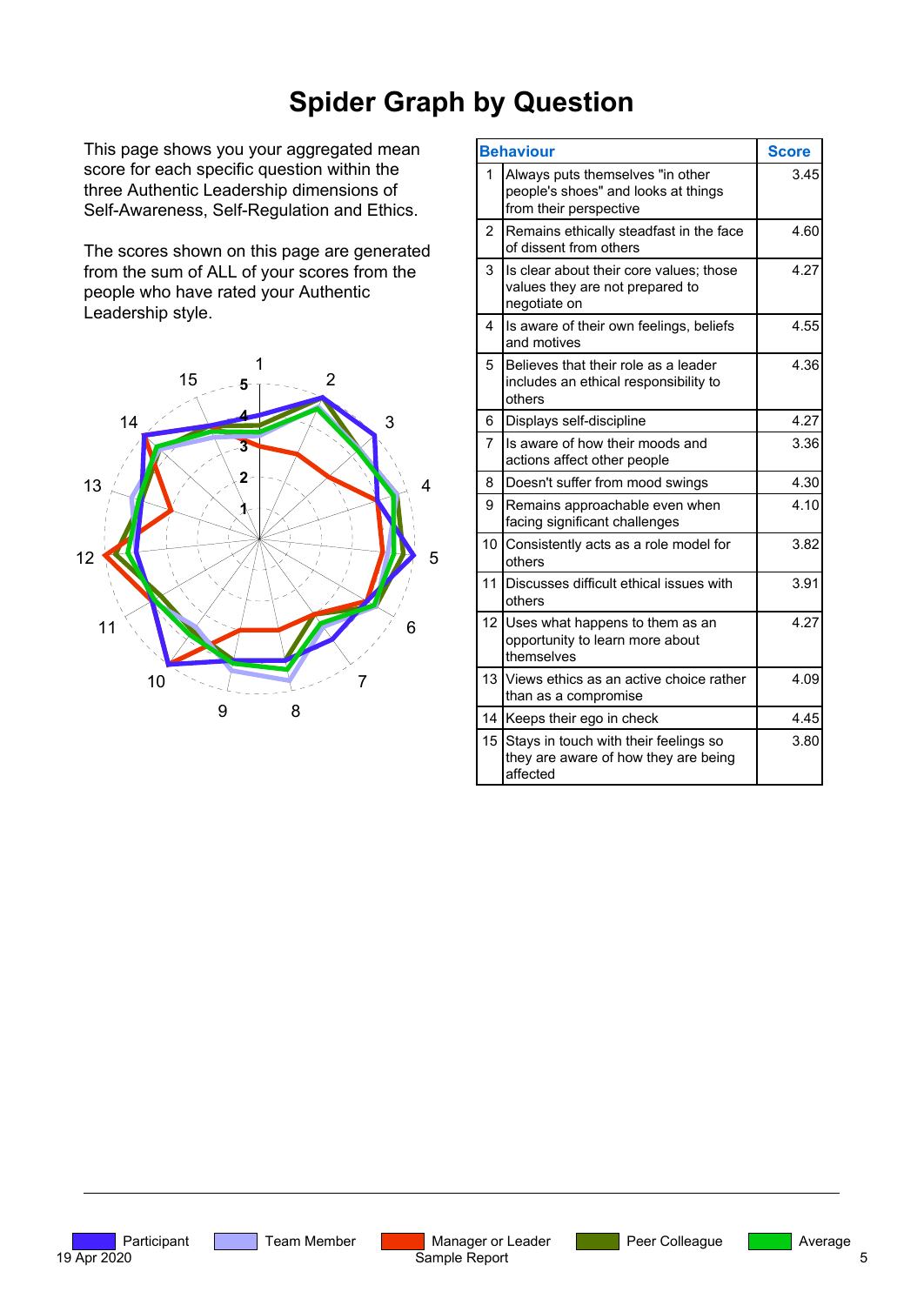### **Introduction to Your Summary Scores by Dimension - Bar Charts**

**The next page shows an aggregated summary score of how you have been rated for each dimension of Authentic Leadership by each rater group.** 

**Your scores are represented by a set of coloured bars with the rater group name identified within the bar.**

**If you would like to know how you have scored compared to a comparative sample of UK RAF officers, page 8 of this report shows the RAF aggregated mean score of each question.** 

**These are the mean scores achieved by the RAF officers who generously participated in the 2009/2010 PhD research conducted by Fiona Beddoes-Jones in collaboration with GETC at Cranwell, sponsored by Group Captain John Jupp.**

**Avs is the average score and corresponds with the bar length.**

- **N shows the number of respondents who answered the question.**
- **AP means anonymity protection i.e., if fewer than a specified minimum number of people from a particular group have responded, the score is not shown to protect anonymity.**

**Range Bars show the highest and lowest ratings received for a question or competency from a given group.**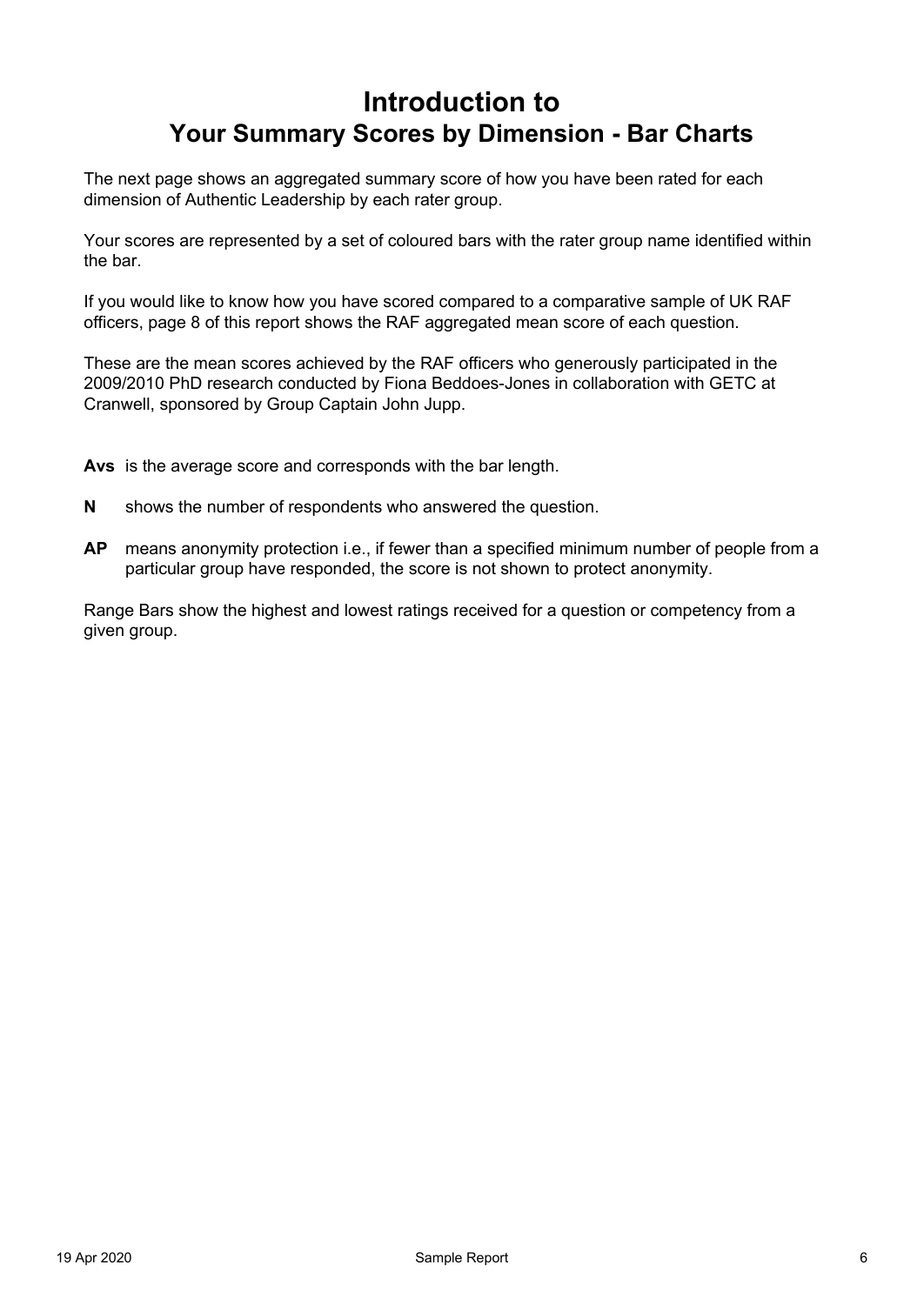### **Your Summary Scores by Dimension - Bar Charts**

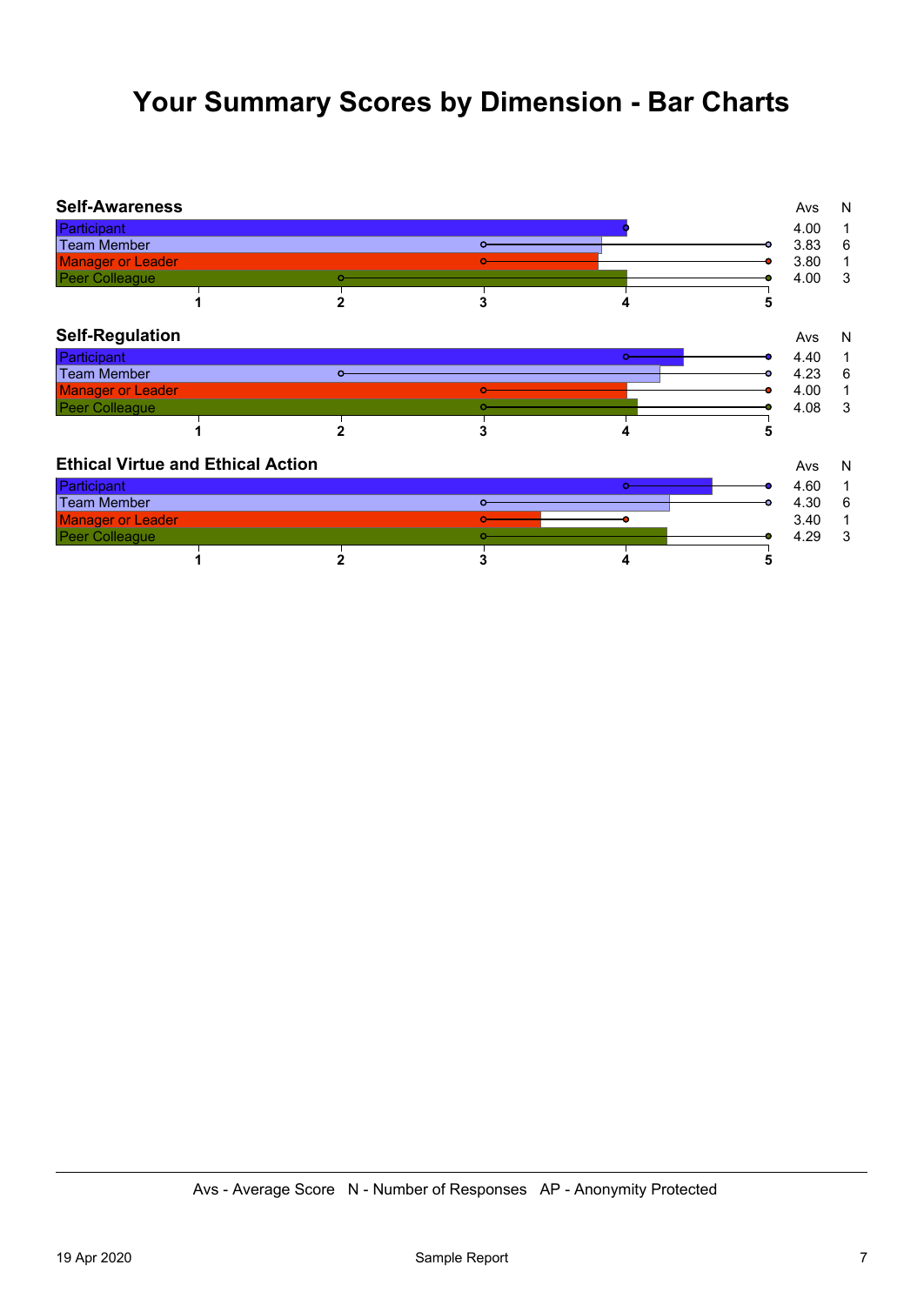### **Introduction to Your Detailed Scores by Rater Group**

**The following pages show how you have been scored for each question by each of your different rater groups.**

**Below are the RAF Mean Scores for each Question if you would like to compare your average score with that of the sample RAF officer population of the PhD research used to develop the Authentic Leadership 360 Questionnaire and Report. (N = 387)**

#### **Self-Awareness**

**1 - 3.24 4 - 3.75 7 - 3.47 12 - 3.50 15 - 3.00**

#### **Self-Regulation**

**6 - 4.28 8 - 3.61 9 - 4.13 10 - 3.90 14 - 3.87**

#### **Ethical Virtue and Ethical Action**

**2 - 3.63 3 - 3.87 5 - 4.10 11 - 3.18 13 - 3.26**

**Avs is the average score and corresponds with the bar length.**

- **N shows the number of respondents who answered the question.**
- **AP means anonymity protection i.e., if fewer than a specified minimum number of people from a particular group have responded, the score is not shown to protect anonymity.**

**Range Bars show the highest and lowest ratings received for a question or competency from a given group.**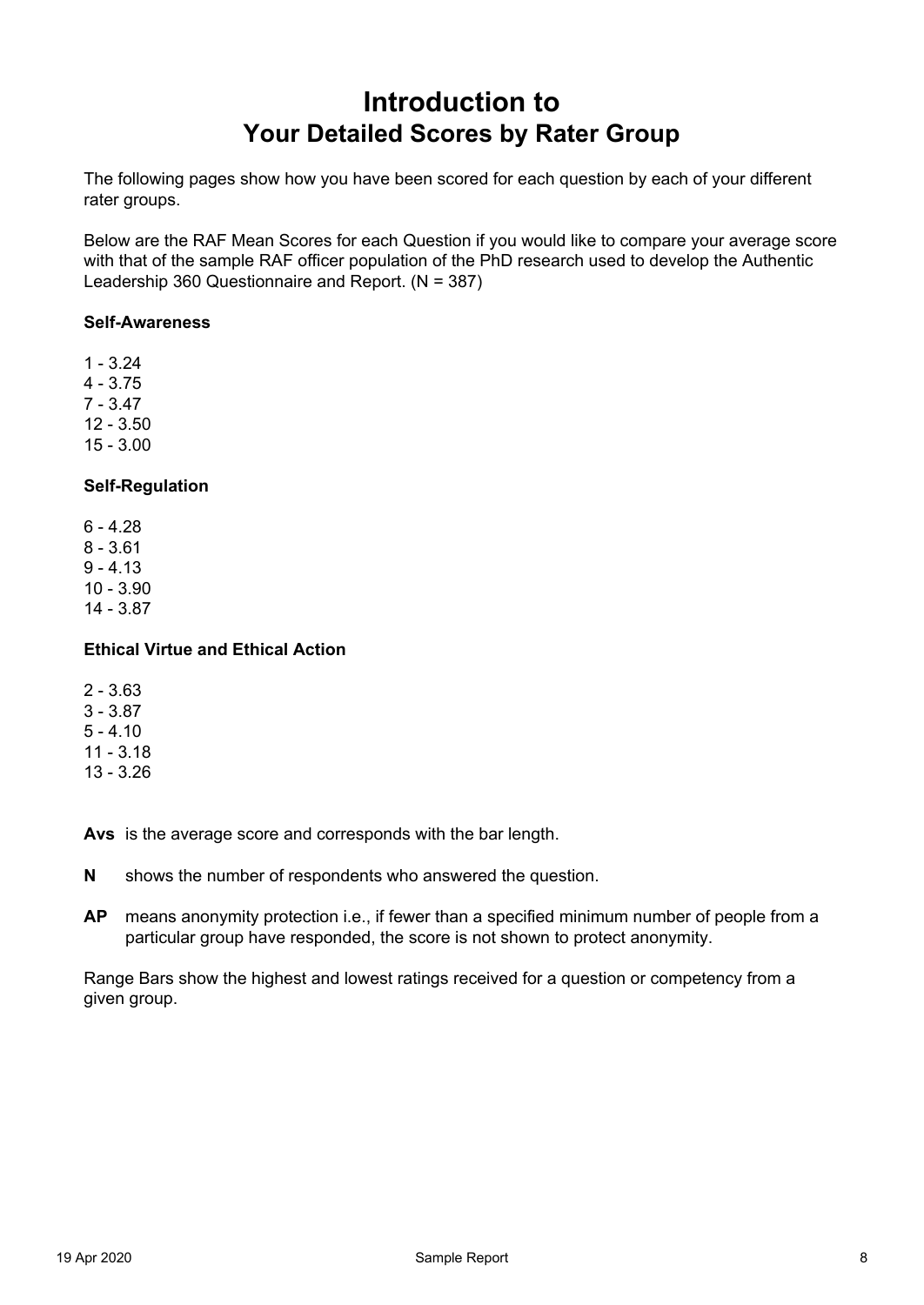## **Your Detailed Scores by Rater Group**

| <b>Self-Awareness</b>    |                                                        |                                                                |                                                                                                |   |   | Avs               | N              |
|--------------------------|--------------------------------------------------------|----------------------------------------------------------------|------------------------------------------------------------------------------------------------|---|---|-------------------|----------------|
| Participant              |                                                        |                                                                |                                                                                                |   |   | 4.00              | 1              |
| Team Member              |                                                        |                                                                | $\circ$                                                                                        |   |   | 3.83              | 6              |
| <b>Manager or Leader</b> |                                                        |                                                                |                                                                                                |   |   | 3.80              | $\mathbf{1}$   |
| Peer Colleague           |                                                        |                                                                |                                                                                                |   |   | 4.00              | $\mathsf 3$    |
|                          |                                                        | $\mathbf{2}$                                                   | 3                                                                                              | 4 | 5 |                   |                |
|                          |                                                        |                                                                | 1. Always puts themselves "in other people's shoes" and looks at things from their perspective |   |   | Avs               | N              |
| Participant              |                                                        |                                                                |                                                                                                |   |   | 4.00              | 1              |
| Team Member              |                                                        |                                                                | $\circ$                                                                                        |   |   | 3.33              | $\,6\,$        |
| <b>Manager or Leader</b> |                                                        |                                                                |                                                                                                |   |   | 3.00 <sub>1</sub> | $\mathbf{1}$   |
| Peer Colleague           |                                                        |                                                                |                                                                                                |   |   | 3.67              | 3              |
|                          |                                                        | $\mathbf{2}$                                                   | 3                                                                                              | 4 | 5 |                   |                |
|                          | 4. Is aware of their own feelings, beliefs and motives |                                                                |                                                                                                |   |   | Avs               | N              |
| Participant              |                                                        |                                                                |                                                                                                |   |   | 4.00              | $\mathbf{1}$   |
| Team Member              |                                                        |                                                                |                                                                                                | Ô |   | 4.67              | $6\phantom{a}$ |
| <b>Manager or Leader</b> |                                                        |                                                                |                                                                                                |   |   | 4.00              | $\mathbf{1}$   |
| Peer Colleague           |                                                        |                                                                |                                                                                                |   |   | 4.67              | 3              |
|                          |                                                        | $\mathbf{2}$                                                   | 3                                                                                              | 4 |   |                   |                |
|                          |                                                        | 7. Is aware of how their moods and actions affect other people |                                                                                                |   |   | Avs               | N              |
| Participant              |                                                        |                                                                |                                                                                                |   |   | 4.00              | $\mathbf{1}$   |
| Team Member              |                                                        |                                                                |                                                                                                |   |   | 3.50              | $\,6$          |
| <b>Manager or Leader</b> |                                                        |                                                                |                                                                                                |   |   | 3.00              | $\mathbf{1}$   |
| Peer Colleague           |                                                        |                                                                |                                                                                                |   |   | 3.00              | 3              |
|                          | 1                                                      | 2                                                              | 3                                                                                              | 4 | 5 |                   |                |
|                          |                                                        |                                                                | 12. Uses what happens to them as an opportunity to learn more about themselves                 |   |   | Avs               | N              |
| Participant              |                                                        |                                                                |                                                                                                |   |   | 4.00              | 1              |
| <b>Team Member</b>       |                                                        |                                                                | $\circ$                                                                                        |   |   | 4.00              | $6\phantom{1}$ |
| <b>Manager or Leader</b> |                                                        |                                                                |                                                                                                |   |   | 5.00              | $\mathbf{1}$   |
| Peer Colleague           |                                                        |                                                                |                                                                                                |   |   | 4.67              | $\sqrt{3}$     |
|                          | 1                                                      | $\mathbf{2}$                                                   | 3                                                                                              | 4 |   |                   |                |
|                          |                                                        |                                                                | 15. Stays in touch with their feelings so they are aware of how they are being affected        |   |   | Avs               | N              |
| Participant              |                                                        |                                                                |                                                                                                |   |   | 4.00              | $\mathbf{1}$   |
| <b>Team Member</b>       |                                                        |                                                                | $\circ$                                                                                        |   |   | 3.60              | 5              |
| <b>Manager or Leader</b> |                                                        |                                                                |                                                                                                |   |   | 4.00              | $\mathbf{1}$   |
| Peer Colleague           |                                                        |                                                                |                                                                                                |   |   | 4.00              | 3              |
|                          |                                                        | $\mathbf{2}$                                                   | 3                                                                                              |   |   |                   |                |

**Avs - Average Score N - Number of Responses AP - Anonymity Protected**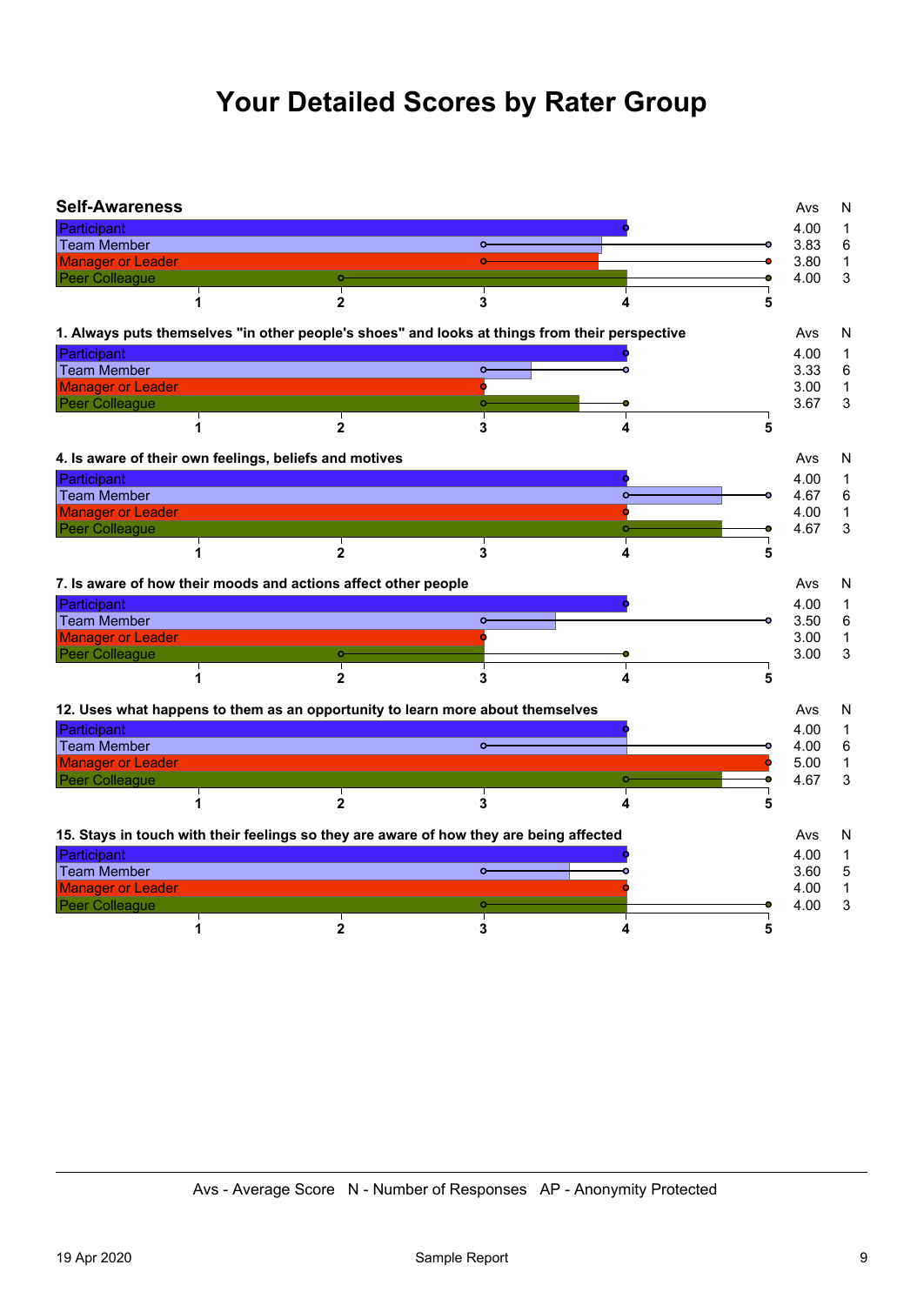## **Your Detailed Scores by Rater Group**

| <b>Self-Regulation</b>             |   |                                                                 |         |           | Avs  | N                       |
|------------------------------------|---|-----------------------------------------------------------------|---------|-----------|------|-------------------------|
| Participant                        |   |                                                                 |         | $\circ$   | 4.40 | 1                       |
| <b>Team Member</b>                 |   | $\sim$                                                          |         |           | 4.23 | 6                       |
| <b>Manager or Leader</b>           |   |                                                                 | Õ       |           | 4.00 | $\mathbf 1$             |
| Peer Colleague                     |   |                                                                 | $\circ$ |           | 4.08 | 3                       |
|                                    | 1 | $\mathbf{2}$                                                    | 3       | 4         | 5    |                         |
| 6. Displays self-discipline        |   |                                                                 |         |           | Avs  | N                       |
| Participant                        |   |                                                                 |         |           | 4.00 | 1                       |
| <b>Team Member</b>                 |   |                                                                 | $\circ$ |           | 4.33 | 6                       |
| <b>Manager or Leader</b>           |   |                                                                 |         | ٥         | 4.00 | $\mathbf{1}$            |
| Peer Colleague                     |   |                                                                 |         | $\bullet$ | 4.33 | 3                       |
|                                    | 1 | $\overline{2}$                                                  | 3       | 4         | 5    |                         |
| 8. Doesn't suffer from mood swings |   |                                                                 |         |           | Avs  | N                       |
| Participant                        |   |                                                                 |         |           | 4.00 | $\mathbf{1}$            |
| <b>Team Member</b>                 |   |                                                                 |         | $\circ$   | 4.67 | 6                       |
| <b>Manager or Leader</b>           |   |                                                                 |         |           | 3.00 | $\mathbf{1}$            |
| Peer Colleague                     |   |                                                                 |         |           | 4.00 | $\overline{\mathbf{c}}$ |
|                                    | 1 | $\mathbf 2$                                                     | 3       |           | 5    |                         |
|                                    |   | 9. Remains approachable even when facing significant challenges |         |           | Avs  | N                       |
| Participant                        |   |                                                                 |         |           | 4.00 | 1                       |
| <b>Team Member</b>                 |   |                                                                 |         | $\sim$    | 4.33 | 6                       |
| <b>Manager or Leader</b>           |   |                                                                 |         |           | 3.00 | $\mathbf{1}$            |
| Peer Colleague                     |   |                                                                 |         |           | 4.00 | $\overline{c}$          |
|                                    | 1 | $\overline{2}$                                                  | 3       |           | 5    |                         |
|                                    |   | 10. Consistently acts as a role model for others                |         |           | Avs  | N                       |
| Participant                        |   |                                                                 |         |           | 5.00 | $\mathbf{1}$            |
| <b>Team Member</b>                 |   | $\circ$                                                         |         |           | 3.50 | 6                       |
| <b>Manager or Leader</b>           |   |                                                                 |         |           | 5.00 | 1                       |
| Peer Colleague                     |   |                                                                 | $\circ$ |           | 3.67 | 3                       |
|                                    | 1 | $\mathbf{2}$                                                    | 3       |           | 5    |                         |
| 14. Keeps their ego in check       |   |                                                                 |         |           | Avs  | N                       |
| Participant                        |   |                                                                 |         |           | 5.00 | $\mathbf{1}$            |
| <b>Team Member</b>                 |   |                                                                 |         | $\circ$   | 4.33 | 6                       |
| <b>Manager or Leader</b>           |   |                                                                 |         |           | 5.00 | $\mathbf 1$             |
| Peer Colleague                     |   |                                                                 |         |           | 4.33 | 3                       |
|                                    | 1 | $\overline{2}$                                                  | 3       | 4         | 5    |                         |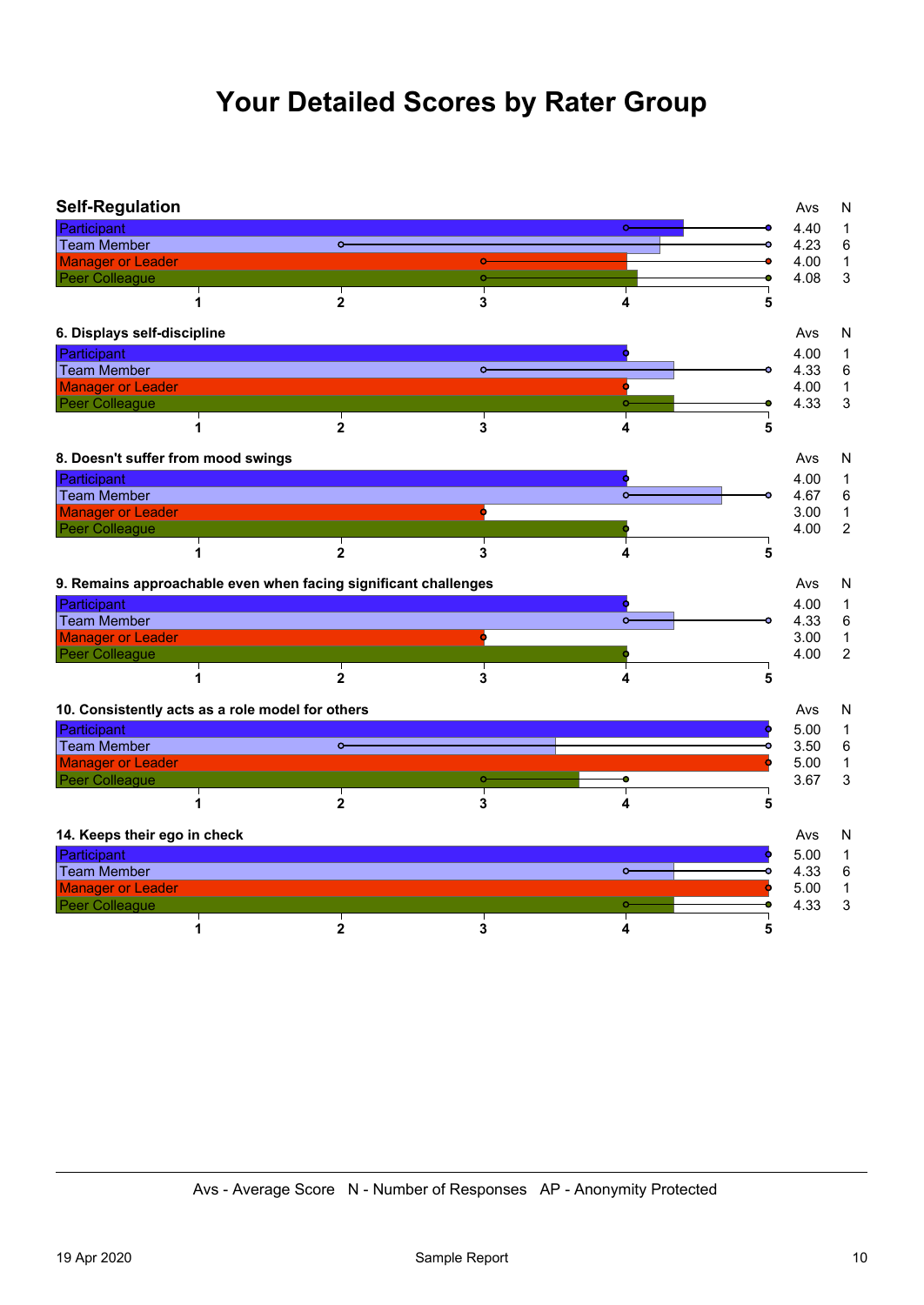## **Your Detailed Scores by Rater Group**

|                          | <b>Ethical Virtue and Ethical Action</b> |                                                                                         |                                                                                      |          |   | Avs          | N                 |
|--------------------------|------------------------------------------|-----------------------------------------------------------------------------------------|--------------------------------------------------------------------------------------|----------|---|--------------|-------------------|
| Participant              |                                          |                                                                                         |                                                                                      | $\Omega$ |   | 4.60         | 1                 |
| Team Member              |                                          |                                                                                         | $\circ$                                                                              |          |   | 4.30         | 6                 |
| <b>Manager or Leader</b> |                                          |                                                                                         | Ō                                                                                    | ۰        |   | 3.40         | $\mathbf{1}$      |
| Peer Colleague           |                                          |                                                                                         | Ō-                                                                                   |          |   | 4.29         | 3                 |
|                          | 1                                        | $\mathbf{2}$                                                                            | 3                                                                                    | 4        | 5 |              |                   |
|                          |                                          | 2. Remains ethically steadfast in the face of dissent from others                       |                                                                                      |          |   | Avs          | N                 |
| Participant              |                                          |                                                                                         |                                                                                      |          |   | 5.00         | $\mathbf 1$       |
| Team Member              |                                          |                                                                                         |                                                                                      | $\circ$  |   | 4.67         | 6                 |
| <b>Manager or Leader</b> |                                          |                                                                                         |                                                                                      |          |   | 3.00         | $\mathbf 1$       |
| Peer Colleague           |                                          |                                                                                         |                                                                                      |          |   | 5.00         | $\overline{2}$    |
|                          |                                          | $\mathbf{2}$                                                                            | 3                                                                                    | 4        |   |              |                   |
|                          |                                          | 3. Is clear about their core values; those values they are not prepared to negotiate on |                                                                                      |          |   | Avs          | N                 |
| Participant              |                                          |                                                                                         |                                                                                      |          |   | 5.00         | $\mathbf{1}$      |
| Team Member              |                                          |                                                                                         | $\circ$                                                                              |          |   | 4.33         | $\,6$             |
| <b>Manager or Leader</b> |                                          |                                                                                         |                                                                                      |          |   | 3.00         | $\mathbf 1$       |
| Peer Colleague           |                                          |                                                                                         |                                                                                      |          |   | 4.33         | 3                 |
|                          |                                          | $\overline{2}$                                                                          | 3                                                                                    | 4        | 5 |              |                   |
|                          |                                          |                                                                                         |                                                                                      |          |   |              |                   |
|                          |                                          |                                                                                         |                                                                                      |          |   | Avs          |                   |
|                          |                                          |                                                                                         | 5. Believes that their role as a leader includes an ethical responsibility to others |          |   |              | N<br>$\mathbf{1}$ |
| Participant              |                                          |                                                                                         | $\sim$                                                                               |          |   | 5.00<br>4.17 |                   |
| Team Member              |                                          |                                                                                         |                                                                                      |          |   |              | 6                 |
| <b>Manager or Leader</b> |                                          |                                                                                         |                                                                                      |          |   | 4.00         |                   |
| Peer Colleague           |                                          |                                                                                         |                                                                                      |          |   | 4.67         |                   |
|                          | 1                                        | $\mathbf{2}$                                                                            | 3                                                                                    | 4        | 5 |              | $\mathbf 1$<br>3  |
|                          |                                          | 11. Discusses difficult ethical issues with others                                      |                                                                                      |          |   | Avs          | N                 |
|                          |                                          |                                                                                         |                                                                                      |          |   | 4.00         | 1                 |
| Participant              |                                          |                                                                                         | $\circ$                                                                              |          |   | 4.00         | 6                 |
| Team Member              |                                          |                                                                                         |                                                                                      |          |   | 4.00         | $\mathbf 1$       |
| <b>Manager or Leader</b> |                                          |                                                                                         | $\circ$                                                                              |          |   |              |                   |
| Peer Colleague           | 1                                        | $\overline{2}$                                                                          | 3                                                                                    |          | 5 | 3.67         |                   |
|                          |                                          |                                                                                         |                                                                                      |          |   |              | $\mathsf 3$       |
|                          |                                          | 13. Views ethics as an active choice rather than as a compromise                        |                                                                                      |          |   | Avs          | N                 |
| Participant              |                                          |                                                                                         |                                                                                      |          |   | 4.00         | 1                 |
| Team Member              |                                          |                                                                                         |                                                                                      |          |   | 4.33         | 6                 |
| <b>Manager or Leader</b> |                                          |                                                                                         |                                                                                      |          |   | 3.00         | $\mathbf 1$       |
| Peer Colleague           |                                          |                                                                                         |                                                                                      |          |   | 4.00         | 3                 |

**Avs - Average Score N - Number of Responses AP - Anonymity Protected**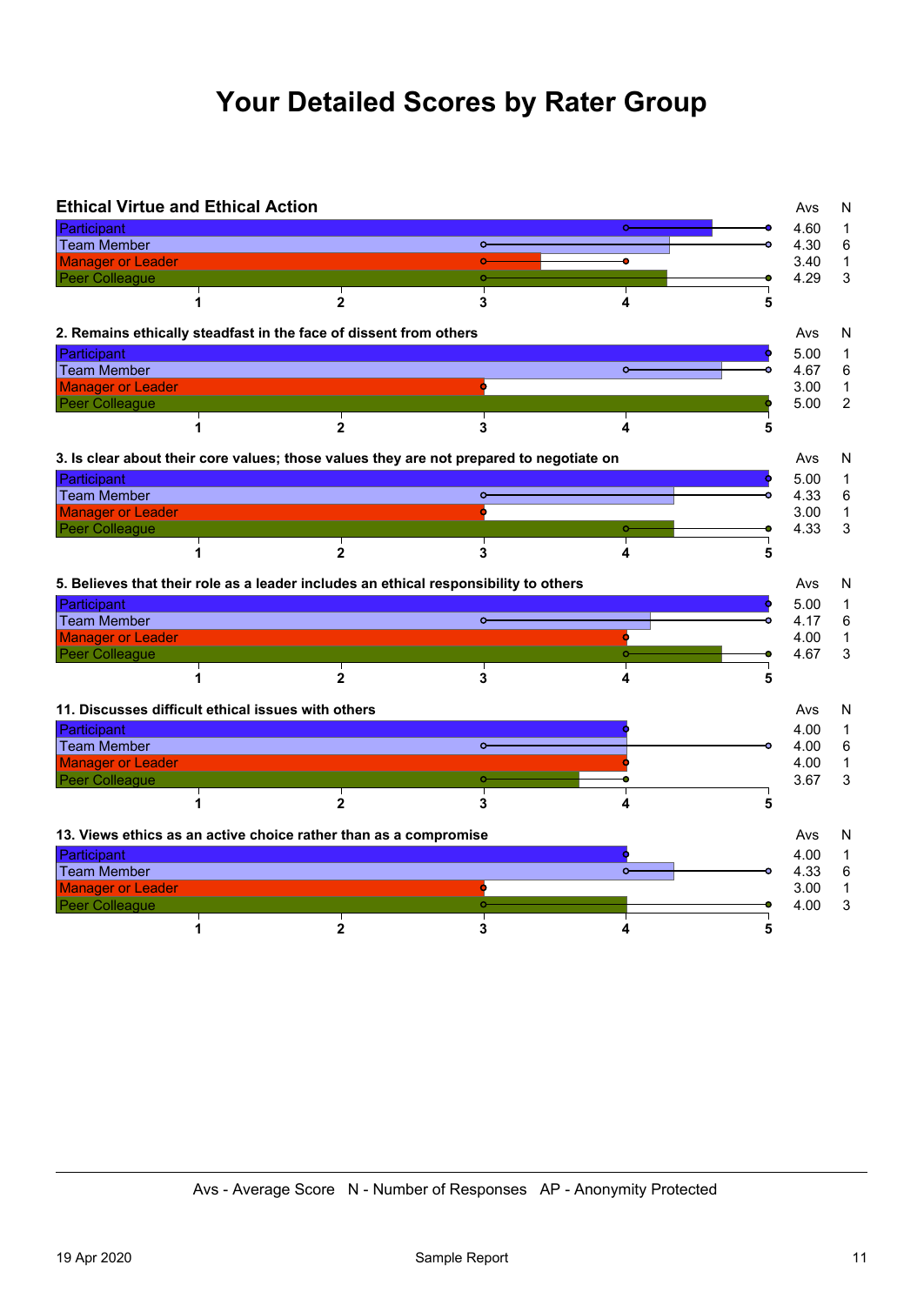### **Your Authentic Leadership Strengths - All Raters**

**This page shows you the particular qualities that those people who have rated your Authentic Leadership style feel are your STENGTHS.**

**Once again, the score shown is an aggregated mean score generated from the scores of ALL of those people who have completed the Authentic Leadership Questionnaire with you in mind.**

**The specific qualities detailed here are not only your personal STRENGTHS, they are also quite likely to be those things that your superior officers, colleagues and subordinates MOST VALUE about you.**

**It is also quite likely that these STRENGTHS of yours, which are clearly recognised and valued by others, will also be reflected in people's personal comments about your Authentic Leadership style, which you will find in the second half of this report.**

| <b>Score</b> | <b>Behaviour</b>                                                                     | <b>Competency</b>                           |
|--------------|--------------------------------------------------------------------------------------|---------------------------------------------|
| 4.60         | Is aware of their own feelings, beliefs and motives                                  | Self-Awareness                              |
| 4.56         | Remains ethically steadfast in the face of dissent from<br>others                    | <b>Ethical Virtue and Ethical</b><br>Action |
| 4.40         | Keeps their ego in check                                                             | Self-Regulation                             |
| 4.33         | Doesn't suffer from mood swings                                                      | Self-Regulation                             |
| 4.30         | Displays self-discipline                                                             | Self-Regulation                             |
| 4.30         | Uses what happens to them as an opportunity to learn<br>more about themselves        | Self-Awareness                              |
| 4.30         | Believes that their role as a leader includes an ethical<br>responsibility to others | <b>Ethical Virtue and Ethical</b><br>Action |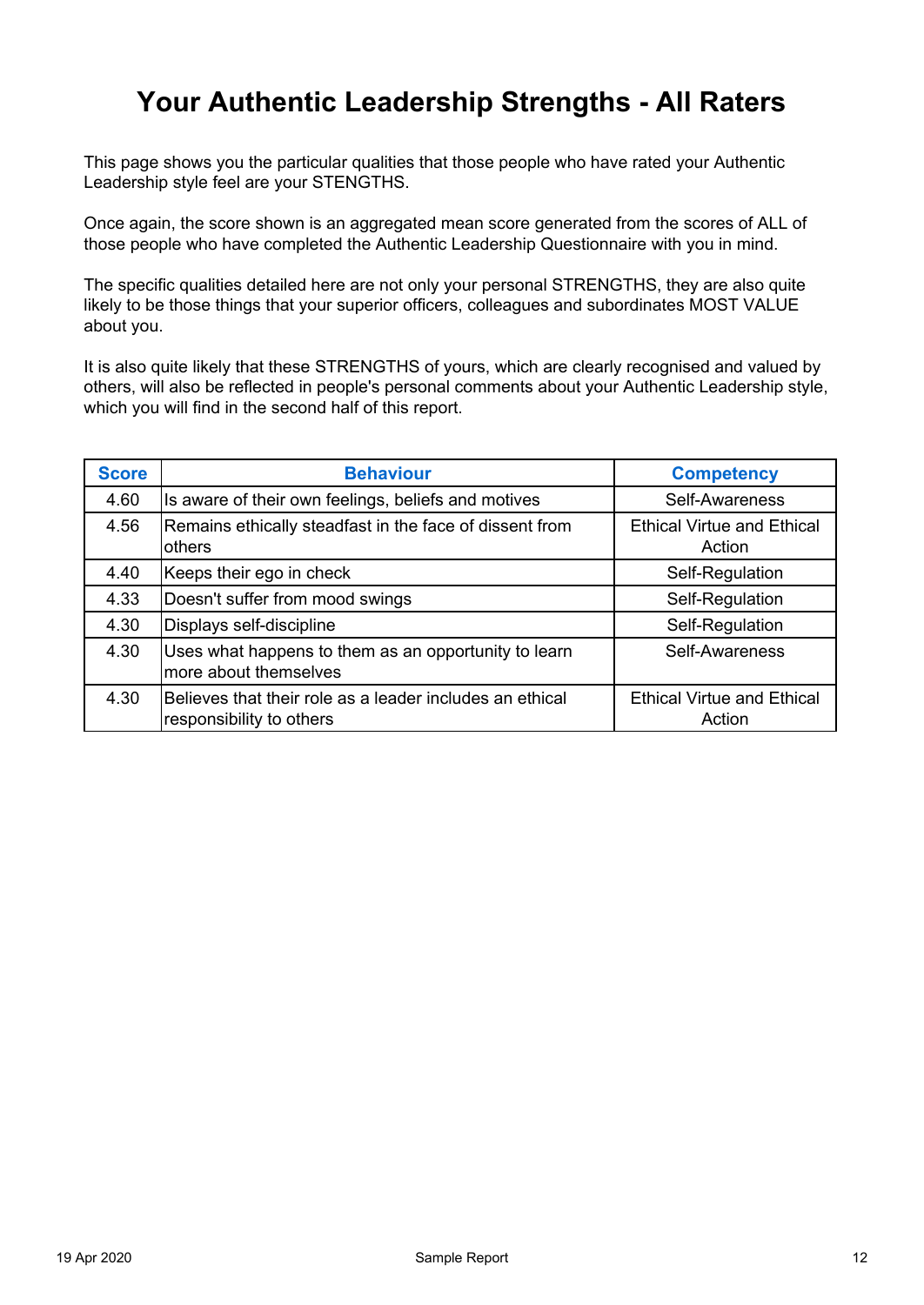### **Your Authentic Leadership Strengths - Participant**

**You identified the following 5 behaviours as your highest rated. They are rank ordered so that the first item is your highest rated behaviour. As such, you should consider ways to continue leveraging these behaviours as strengths.**

| <b>Score</b> | <b>Behaviour</b>                                                                        | <b>Competency</b>                           |
|--------------|-----------------------------------------------------------------------------------------|---------------------------------------------|
| 5.00         | Consistently acts as a role model for others                                            | Self-Regulation                             |
| 5.00         | Keeps their ego in check                                                                | Self-Regulation                             |
| 5.00         | Is clear about their core values; those values they are not<br>prepared to negotiate on | <b>Ethical Virtue and Ethical</b><br>Action |
| 5.00         | Believes that their role as a leader includes an ethical<br>responsibility to others    | <b>Ethical Virtue and Ethical</b><br>Action |
| 5.00         | Remains ethically steadfast in the face of dissent from<br>others                       | <b>Ethical Virtue and Ethical</b><br>Action |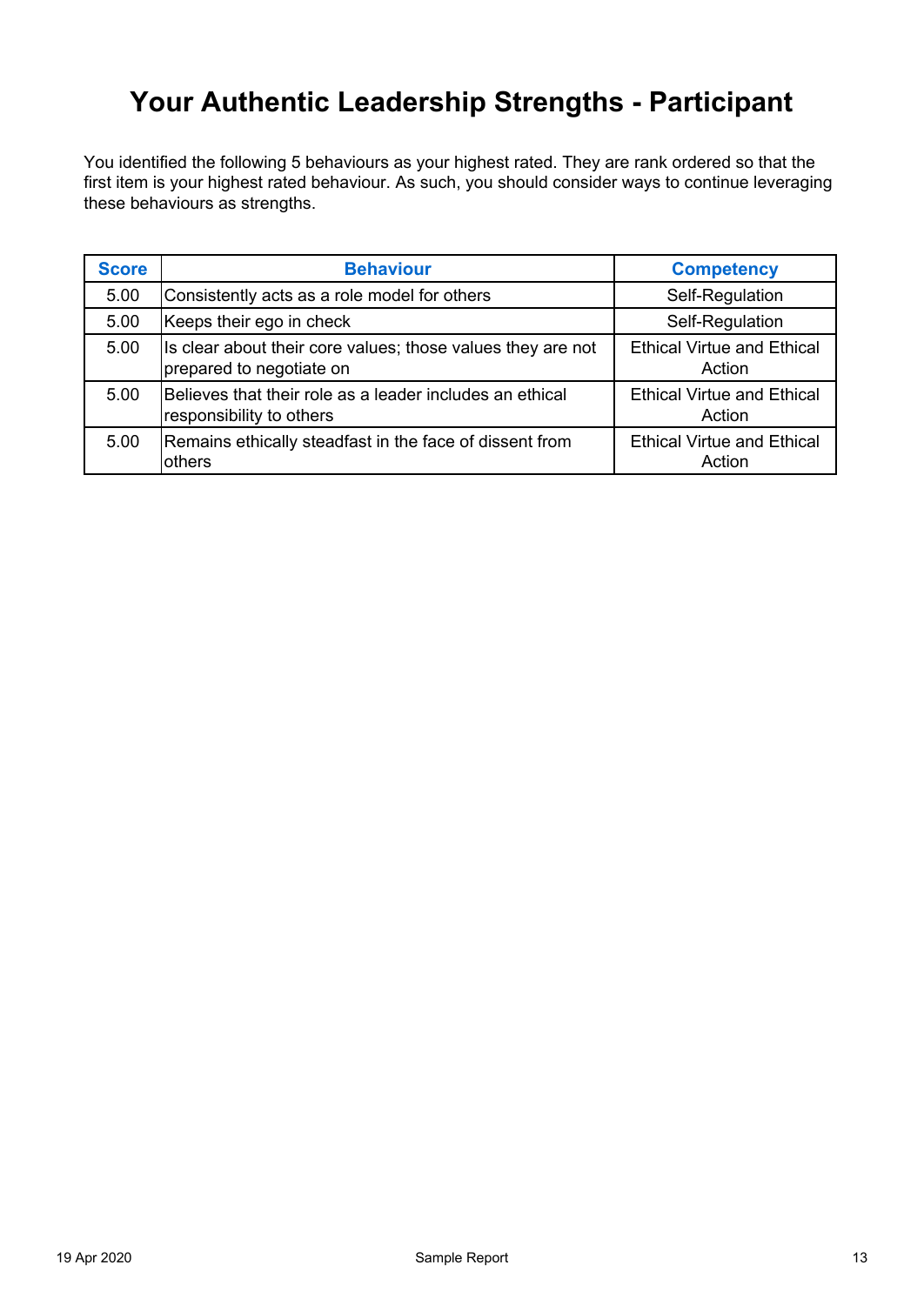### **Your Authentic Leadership 'Weaknesses' - All Raters**

**This page shows you the particular qualities that those people who have rated you feel are the LEAST STRONG aspects of your current Authentic Leadership style.**

**Once again, the score shown is an aggregated mean score generated from the scores of ALL of those people who have completed the Authentic Leadership Questionnaire with you in mind.**

**Each of your raters has their own perspective; 'leadership through the eyes of the beholder'. Only you, if you are being genuinely honest with yourself, (and if you are self-aware enough), will know the real impact that these weaknesses have for yourself and for those people you influence and lead.**

**Can you see a pattern in the specific behaviours detailed below? Do you recognise those aspects of yourself? Are there specific areas of your Authentic Leadership style that you may need to consider changing in some way?** 

**As with your strengths, the specific qualities detailed here are also quite likely to be those things that your superior officers, colleagues and subordinates will also mention in their personal comments about your Authentic Leadership style, which you will find in the second half of this report.**

| <b>Score</b> | <b>Behaviour</b>                                                                               | <b>Competency</b>                           |
|--------------|------------------------------------------------------------------------------------------------|---------------------------------------------|
| 3.30         | Is aware of how their moods and actions affect other<br>people                                 | Self-Awareness                              |
| 3.40         | Always puts themselves "in other people's shoes" and<br>looks at things from their perspective | Self-Awareness                              |
| 3.70         | Consistently acts as a role model for others                                                   | Self-Regulation                             |
| 3.78         | Stays in touch with their feelings so they are aware of how<br>they are being affected         | Self-Awareness                              |
| 3.90         | Discusses difficult ethical issues with others                                                 | <b>Ethical Virtue and Ethical</b><br>Action |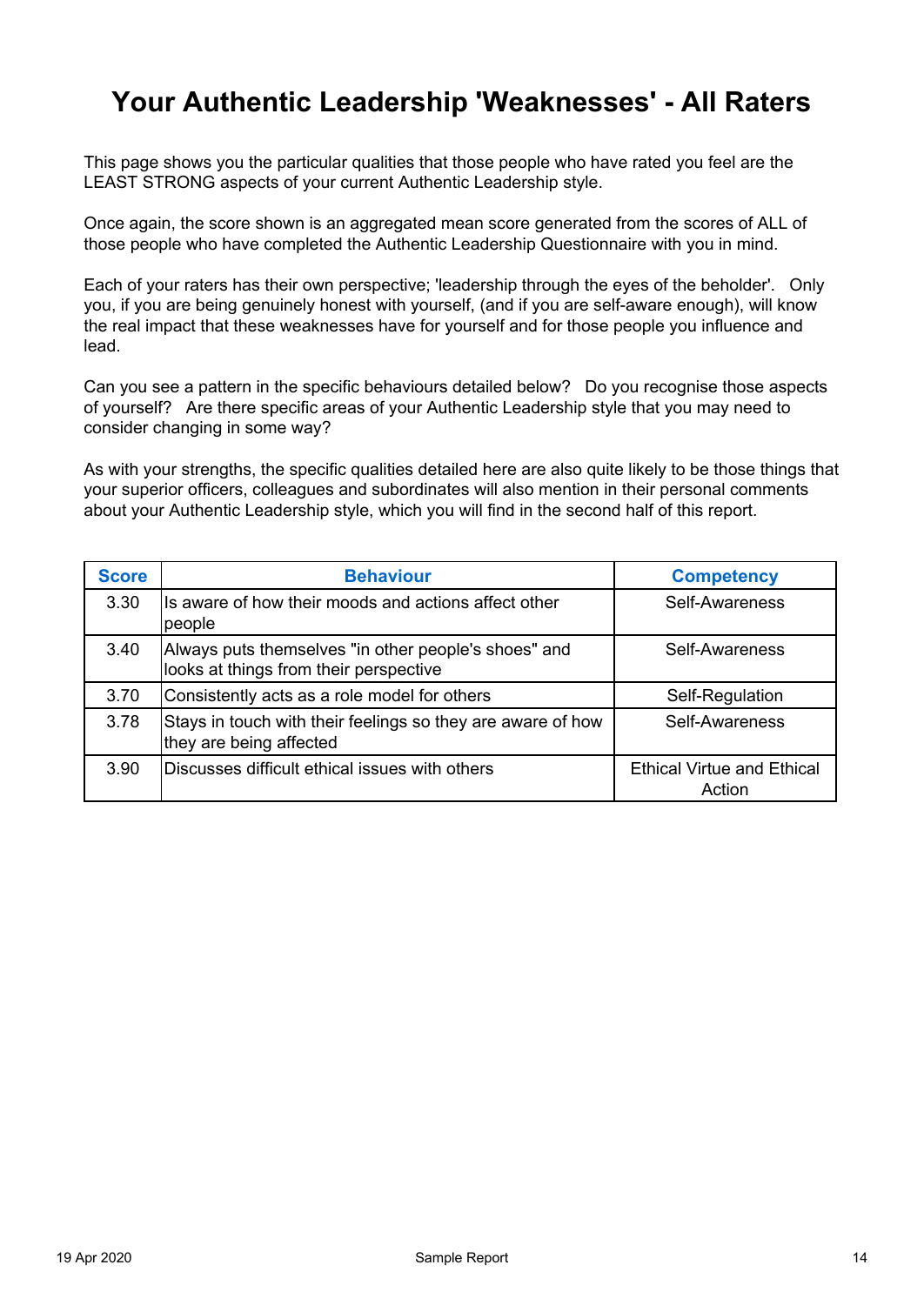### **Your Authentic Leadership 'Weaknesses' - Participant**

**You identified the following 5 behaviours as your lowest rated. They are rank ordered so that the first item is your lowest rated behaviour. As such, you should consider practising these behaviours more frequently and helping others understand and value when you do demonstrate these behaviours.**

| <b>Score</b> | <b>Behaviour</b>                                                                               | <b>Competency</b>                           |
|--------------|------------------------------------------------------------------------------------------------|---------------------------------------------|
| 4.00         | Always puts themselves "in other people's shoes" and<br>looks at things from their perspective | Self-Awareness                              |
| 4.00         | Is aware of their own feelings, beliefs and motives                                            | Self-Awareness                              |
| 4.00         | Is aware of how their moods and actions affect other<br>people                                 | Self-Awareness                              |
| 4.00         | Uses what happens to them as an opportunity to learn<br>more about themselves                  | Self-Awareness                              |
| 4.00         | Stays in touch with their feelings so they are aware of how<br>they are being affected         | Self-Awareness                              |
| 4.00         | Remains approachable even when facing significant<br>challenges                                | Self-Regulation                             |
| 4.00         | Doesn't suffer from mood swings                                                                | Self-Regulation                             |
| 4.00         | Displays self-discipline                                                                       | Self-Regulation                             |
| 4.00         | Views ethics as an active choice rather than as a<br>compromise                                | <b>Ethical Virtue and Ethical</b><br>Action |
| 4.00         | Discusses difficult ethical issues with others                                                 | <b>Ethical Virtue and Ethical</b><br>Action |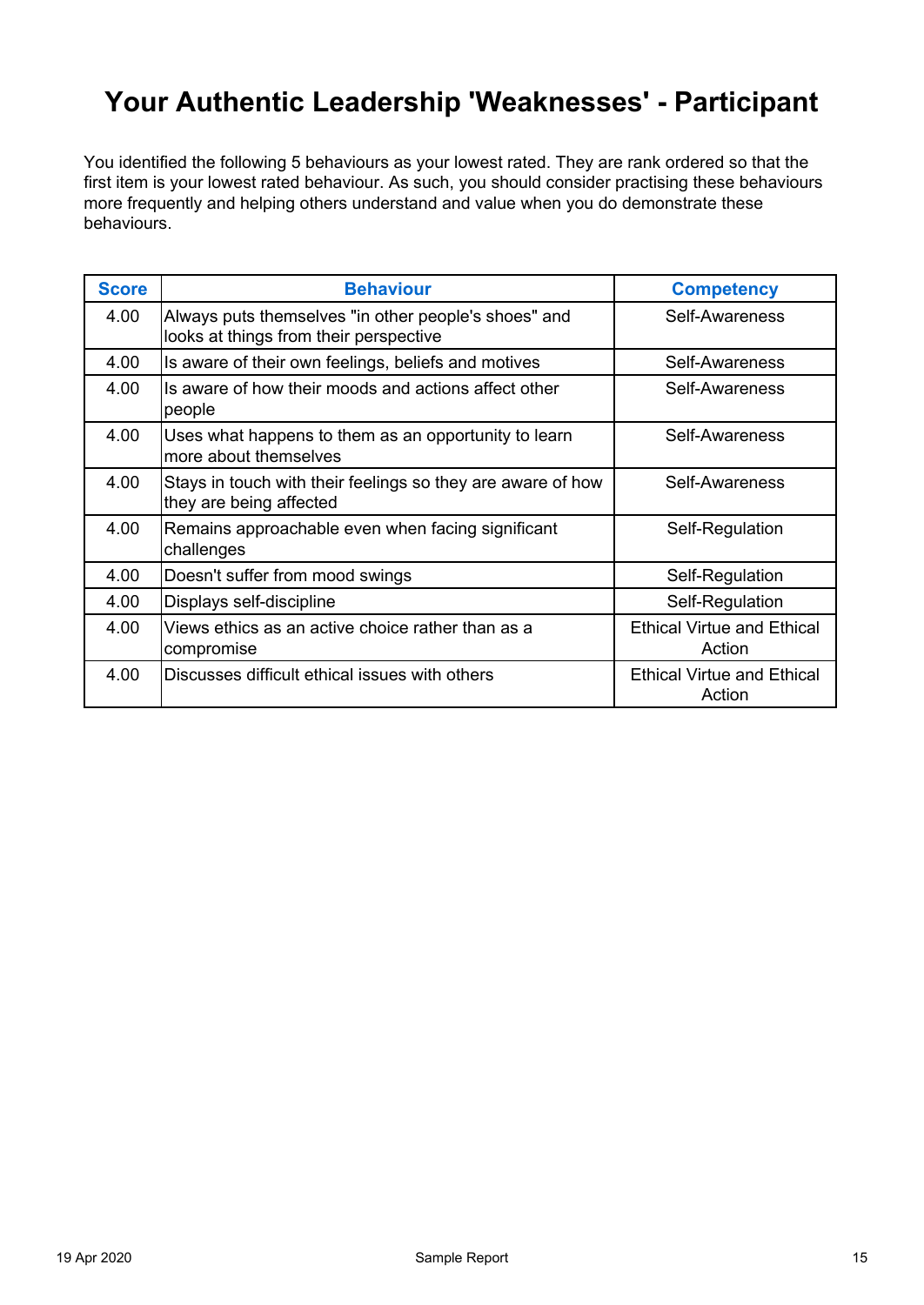**Welcome to the second half of your personal Authentic Leadership 360 Report; Multiple perspectives on your Authentic Leadership style. This is organised around two critical factors of Authentic Leadership not directly measured in the first part of the report. These are Successful Relationships and Perspectives on Leadership, where the characteristics of Influence, a Service Ethos, Trust and Development will be explored.**

**The following pages contain free entry responses to the questions that have been asked. The responses that you will read are included verbatim and have not been edited in any way. If, by any chance, you think that you can identify someone because of their candour, and they have said something that doesn't sit comfortably with you for whatever reason, please respect their honesty, and reflect on the multiple- perspective nature of both leadership and followership.**

#### **Relationships**

**One of the foundations of Authentic Leadership is the strength of the relationships that a leader has with those people they influence. Which as you know, is everyone they come into contact with, plus everyone who hears about them in some way or reads something that they've written. The Authentic Leadership 360 therefore includes an opportunity for those people who are rating you to focus on how successful they think you are you are at developing long-term, mutually beneficial and supportive relationships.**

**When it comes to pro-social leadership such as Authentic Leadership, it is a truism that, "People don't care how much you know until they know how much you care". The development of successful relationships is therefore built upon this bedrock of empathy as much as it is on integrity, trust and performance.**

#### **Perspectives on Leadership: Influence, a Service Ethos, Trust and Development**

**Truly Authentic Leaders; those people who possess all of the characteristics explored in this report, are rare. This may be because Authentic Leadership is an ideal; an ongoing and constant journey which requires a leader to be extra-ordinarily mindful of not only what is going on around them, but also of their place within that 'chaos'. They then need to make some kind of sense of it, both for themselves, and more critically, for others.** 

**An Authentic Leader has their own voice. It's a voice that is recognisable by others. It's a voice that distills the essence of a leader and what they believe in so that others use it to guide and support their own actions and standards of behaviour. Authentic Leaders are pro-social; their leadership has a purpose beyond their own ego and their own advancement. They are driven by a genuine desire to serve others in the wider community.**

**Authentic Leaders are upbeat. They are positive and optimistic even in difficult or dark times, and they recognise that their mood profoundly influences those around them. They are therefore, always mindful to influence with positive intent.**

**Authentic Leaders create opportunities for their followers to grow and develop, both personally and professionally. Whilst not encouraging failure, they recognise that sometimes, allowing people to fail in a safe and supportive environment can be a way of supporting critical learning.**

**Finally, Authentic Leaders trust and are trusted in return. They can be trusted to tell the truth, to act with integrity, to be a role model by the quality of their thinking and their actions. And whilst recognising that people always need support, they trust other people's endeavours to be 'their best selves'.**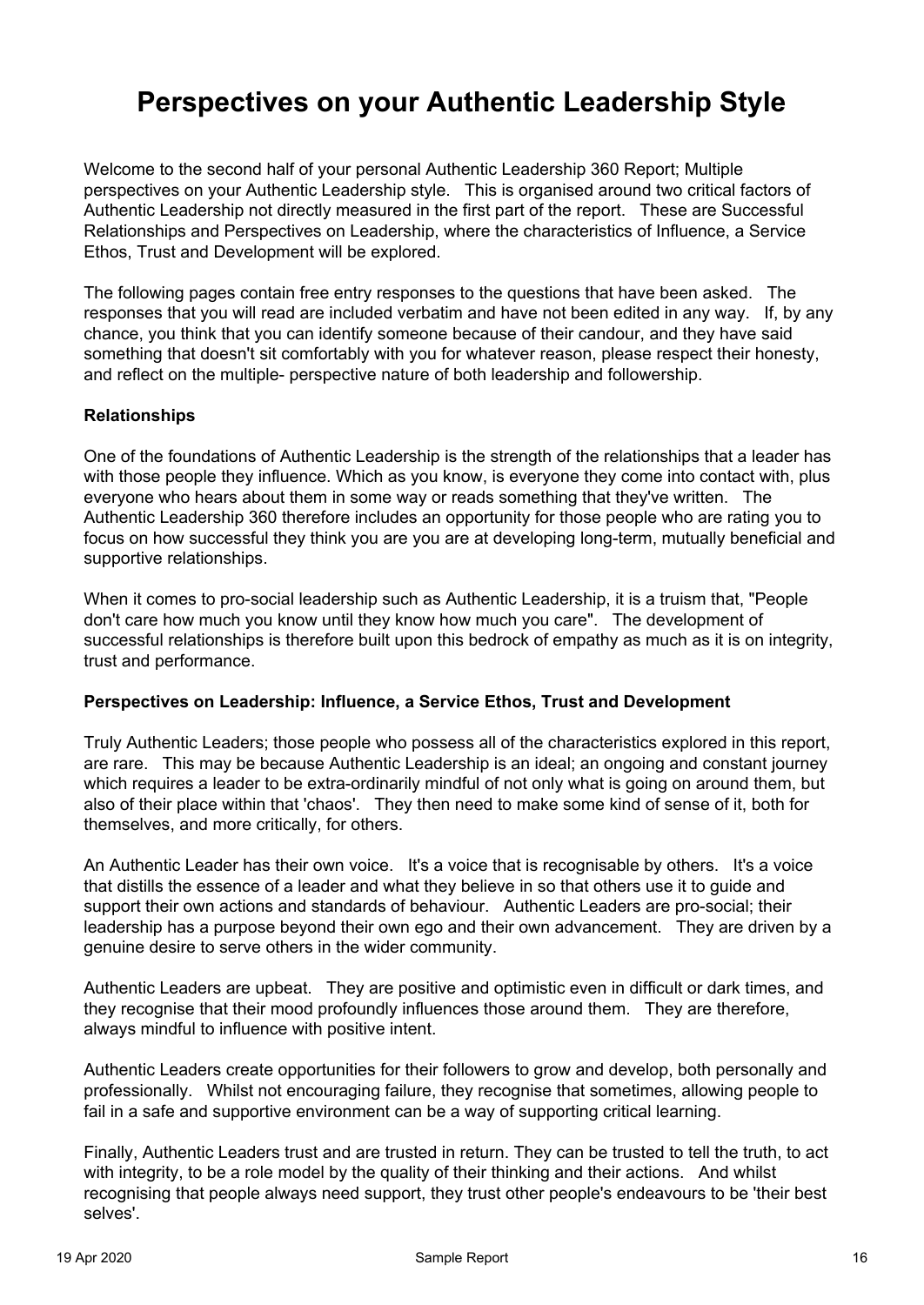### **1. "I welcome feedback, particularly if it will improve my interactions with others". To what extent is this statement true for this person and do you have any examples that would shed light on their leadership style in this respect?**

#### **Participant:**

**To a great extent. I always feel as if I do not understand others well enough and constantly wonder if I have got it right. I also have some negative feelings when others criticise me but manage to contain them and try to learn from them. My last PhD committee session is a good example, feedback was critical and for some of it I argued on the intellectual front but took and learnt from the criticisms of style etc.**

#### **Team Member:**

**Very approachable and will always offer advice if asked. But can be rather engrossed in what he is doing and sometimes does not interact with subordinate as much as he should.**

**It is difficult to give feedback to a superior, but in discussions he listens to all points of view before making a decision.**

**John always appears welcome to receive feedback.**

**I agree with this statement - John is always happy to receive feedback and act on that feedback when necessary.**

**Ceratinly receptive to feedback, though perhaps does not actively encourage it in subordinates.**

**I think he would welcome feedback.**

#### **Manager or Leader:**

**It is what they do for a living!**

#### **Peer Colleague:**

**True; encourages feedback from the SLDP sessions**

**.**

**John has an open leadership style conducive to encouragement of constructive criticism - the only problem is that in the uniformed military such a style is often masked by the assumptions that more people will/may make when they see an individual of a particular rank and are (however sub-consciously) warned off making such a comment. Perhaps the maxim of "no news is good news" needs to be explored a little more by John in soliciting feedback.**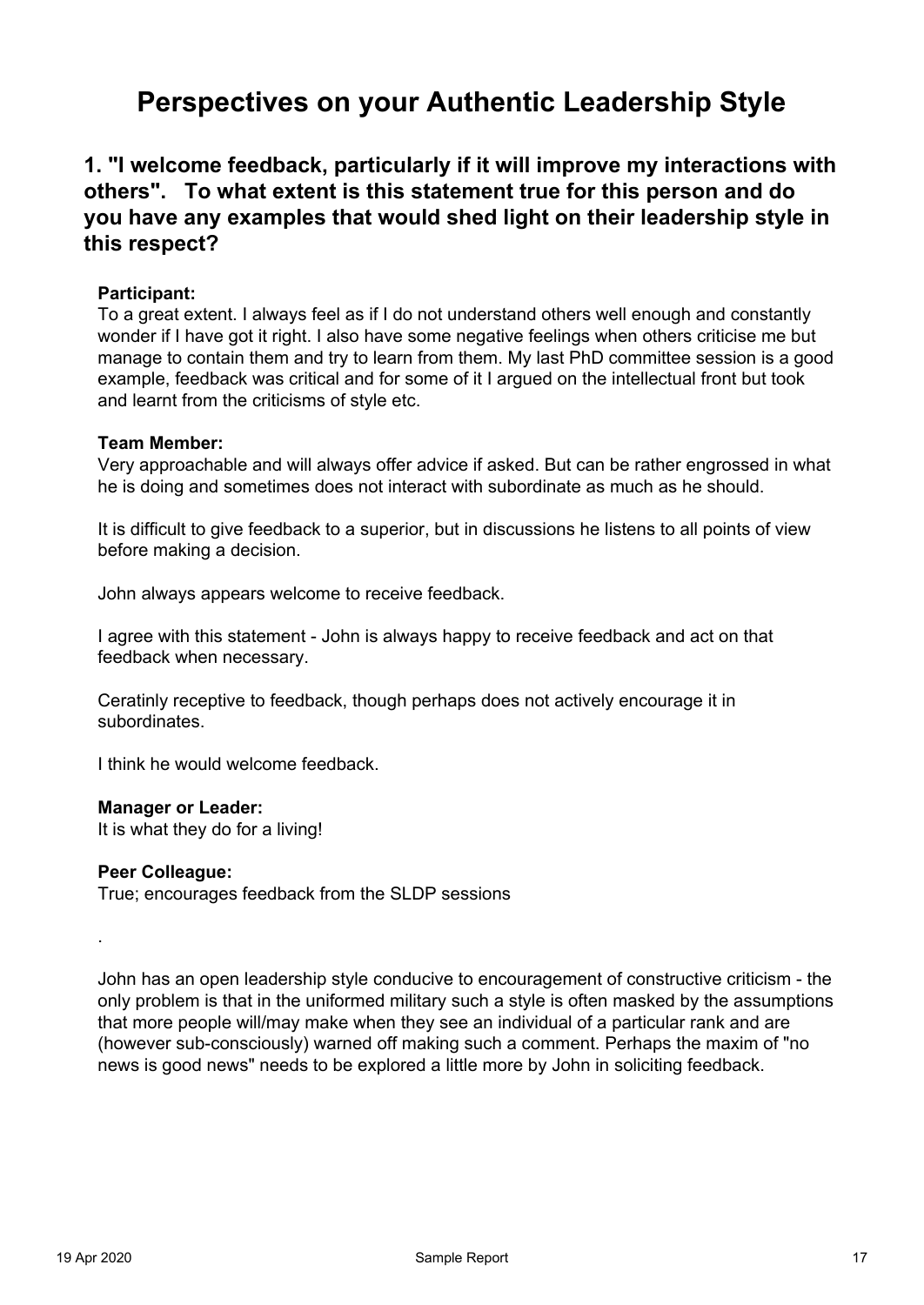### **2. To what extent does this person listen carefully to different points of view before coming to a conclusion?**

#### **Participant:**

**I feel that I carefully consider other's point of view most of the time. This is inevitably compromised when time is short. I feel that I do reconsider when time is available**

#### **Team Member:**

**Is an effective listener, which shows through his invariably insightful answers**

**In group discussions, he will always let everyone give their point of view and the relevant counter arguements before coming to a decission.**

**This is true for this person, especially in formal meetings where he very much values the opinions of others.**

**John will listen to all points of view and will consider these before coming to a conclusion.**

**JOhn wouldn't be as successful at his job if he didn't listen. How can you teach others about leadership if you don't listen to and consider their points of view.**

**I think he often listens to others ideas and takes them on board.**

#### **Manager or Leader:**

**It is his day job!**

#### **Peer Colleague:**

**John has time (or appears to make time) for everyone and is a very good listener appearing to take all views into account before reaching a decision. I have personal experience of a number of issues where, by a careful approach of understanding the issue and listening to people - his initial view on a way ahead moved significantly by the time he came to make a formal decision on a subject.**

**John always takes a considered and thoughtful approach to things**

**True; he is experienced in facilitating debates where diferent opinions are expressed and seems to offer a logical synthesis in his own input, although not to the extent of compromising his own conclusions.**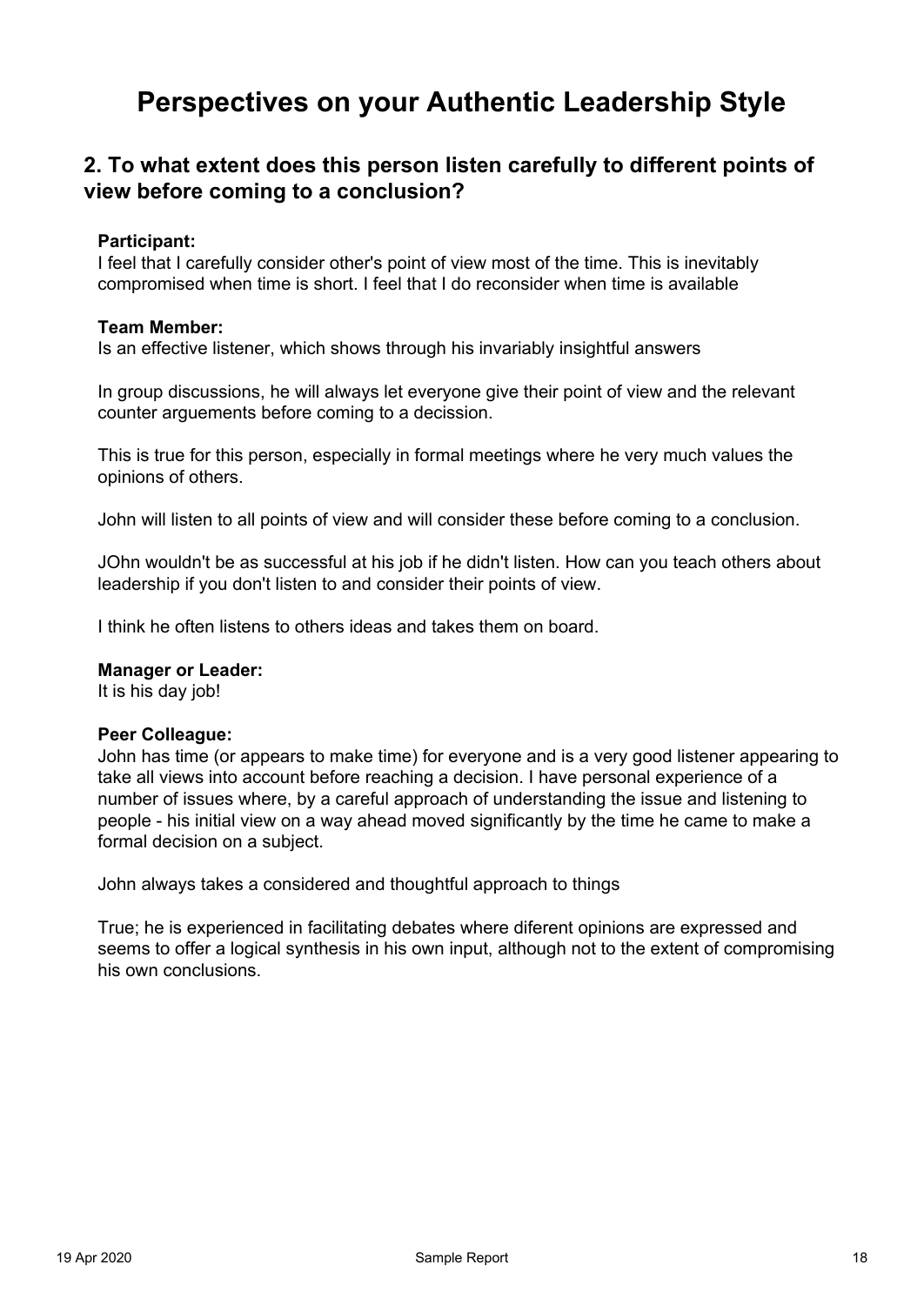### **3. Do you feel that this person has a genuine desire to serve others through their leadership? How do they manifest that?**

#### **Participant:**

**Yes. I try to ensure that others ambitions can be realised, to align organisational goals with their personal ones as far as is possible, to listen to their desires and problems and try to help.**

#### **Team Member:**

**His work in establishing the RAF Leadership Centre has been driven by his desire to improve leadership training within the Service and make it a world-leader.**

**I think that he does although he is not overt in doing so which may cause others to question him as an effective leader within this organisation.**

**Yes. Manifested in genuine interest in how an individual is progressing with a particular job role and what barriers and issues they face.**

**Very much so. In my opinion, John believes strongly in what he is doing and is passionate about ensuring RAF personnel have the opportunity to practise and improve their leadership skills. His work with the Leadership Centre and contribution to RAF leadership policy demonstrates this. He readily practises Mission Command, allowing personnel to make decisions and work independantly but at the same time is always available for a chat if support or development is needed.**

**Yes, manifested through his devotion to the concept and management of the Senior Leadership Team. Generates respect in seniors with an impressive ability to offer complex constructive criticism without offending, through his own leadership of the senior 360 scheme.**

**Most certainly; he has dedicated his work for the benefit of senior leaders in the RAF. I am aware that this can be very frustrating, due to the nature of Senior Officers 'needs'; but he will go that extra mile to ensure that this leadership 'interventions' are seamless and totally fit for purpose.**

#### **Manager or Leader:**

**Yes.**

#### **Peer Colleague:**

**John will always go the extra mile to help others, regardless of rank - it is normally manifested in a one to one coaching/support situation rather than any more open display - but he is also essentially a private person and this attitude sits with his character.**

**Yes. He has displayed obvious motivation and enthusiasm to establish and sustain the SLDP and SLT interactions.**

**.**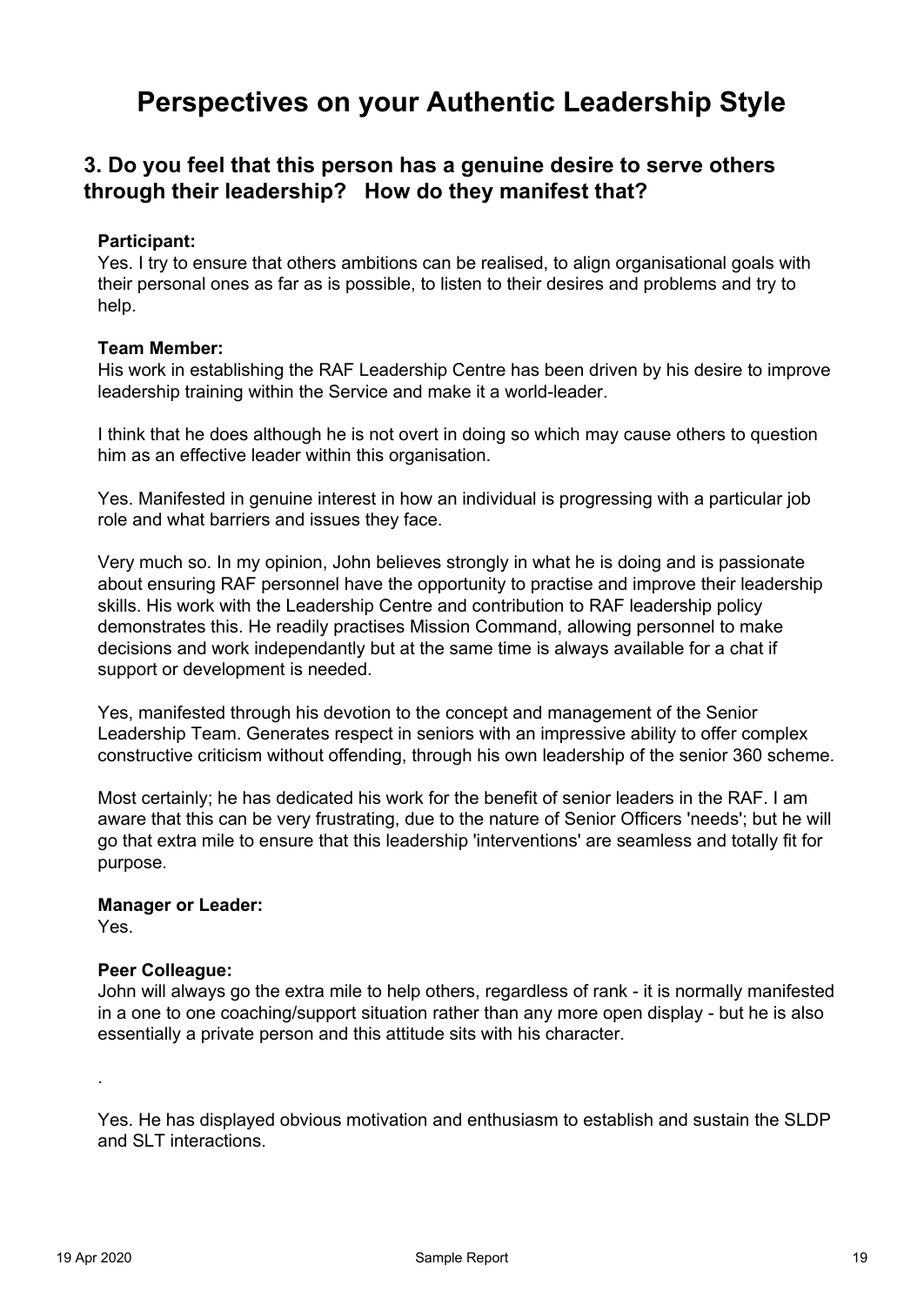### **4. Do you feel that you are generally trusted to do a good job by this person, and do they allow you to fail?**

#### **Participant:**

**I tend to trust others to a great extent, I have a propensity to trust, and usually expect that they will do a good job. Within the RAF I have rarely been let down. On the occasions I have been I have been very upset as I have usually considered that it has been a failure of will not capability. When it has been a failure of capability or resources I have worked with the person to put it right. I have only knowingly allowed failure when I consider the risks to the organisation and hte person to be reasonable.**

#### **Team Member:**

**I am trusted to do a good job, but perhaps over-trusted, and could feasibly be allowed to fail. That said, were that to happen I feel he would take responsibility and support me without question.**

**Yes, John allows individuals to deliver with genuine trust. Not sure about the fail - he allows individuals' work to be promulgated to higher authority under thier authorship and with minimum interference which carries risk but also engenders trust and self-worth.**

**Yes. Although he would never 'consciously' allow you to fail, a more proactive monitoring or guideance on a CoA would be appreciated.**

**Allocates tasks and trusts individuals to do a good job, but always available to offer advice, guidance and support if required.**

**Totally. John is quite happy for me to work independently. I've quite often made mistakes (fortunately minor) and he is never critical and only when relevant will make suggestions as to how things might be improved.**

**Yes, totally.**

#### **Manager or Leader:**

**..**

**.**

#### **Peer Colleague:**

**N/A.**

**John sends a very positive verbal and non-verbal messages about trusting people to get on with things and - by and large - this works well and people genuinely do not want to let him down. However, letting people fail is not in our team ethos and I am not sure he would go that far.**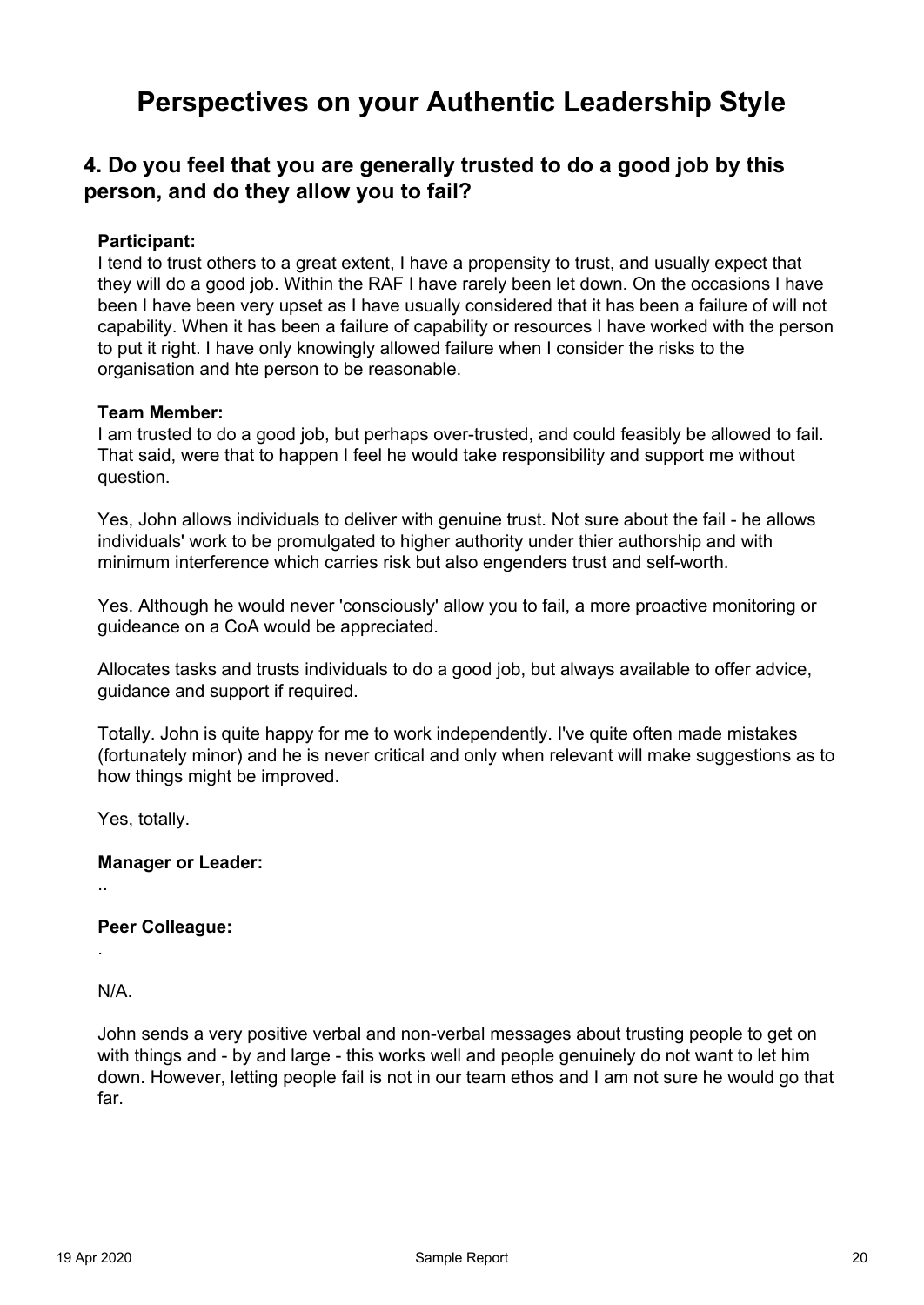### **5. To what extent does this person create opportunities for the people around them to grow and develop?**

#### **Participant:**

**I have followed the philosophy of empowerment and Mission Command expecting people to take opportunities when they can and develop their own areas of work within the direction and guidance I have given, explicitly telling them that this is what I expect. I recently had an email that asked for some development of an orders process within a particular area of training, the email was copied to one of the most junior of my staff. I gave the drough direction and guidance of what I thought the outcome might look like and asked that that person followed the issue up and that I would leave it entirely to them.**

#### **Team Member:**

**Creates an atmosphere of indendence, with very light strategic direction. Subordinates do feel they are free to develop themselves.**

**Encourages individuals to gain academic qualifications, but realises individuals limitations.**

**John encourages development of team personnel via MAs/Leadership courses and certainly encourages development in his work with the SLT and SLDP.**

**He empowers individuals to 'crack-on' and thus creates very positive opportunities to grow and develop personally. This could be organising a event or taking the initiative in a presentation opportunity.**

**I am not sure whether he 'creates' opportunities, but he is a great support if you identify areas for your development.**

**As above, he allows individuals to grow through developing thier own approach to work. Whether in the Customer Executive Board process or important studies into major training issues, he allows his subordinates to find thier way and deliver output.**

#### **Manager or Leader:**

**It is his day job**

#### **Peer Colleague:**

**John, through embracing the principles of mission command, has created a host of opportunities for people to grow and develop - his leadership of the SO1 Air Power in letting him set up a governance structure for air power education curriculum management was both hands off and fully informed - the counter factual approach would have been for John to clain the initiative as his own and thereby quell the significant enthusiasm and potential of the SO1 whose project this now is.**

**True. He is pivotal to the SLDP.**

**.**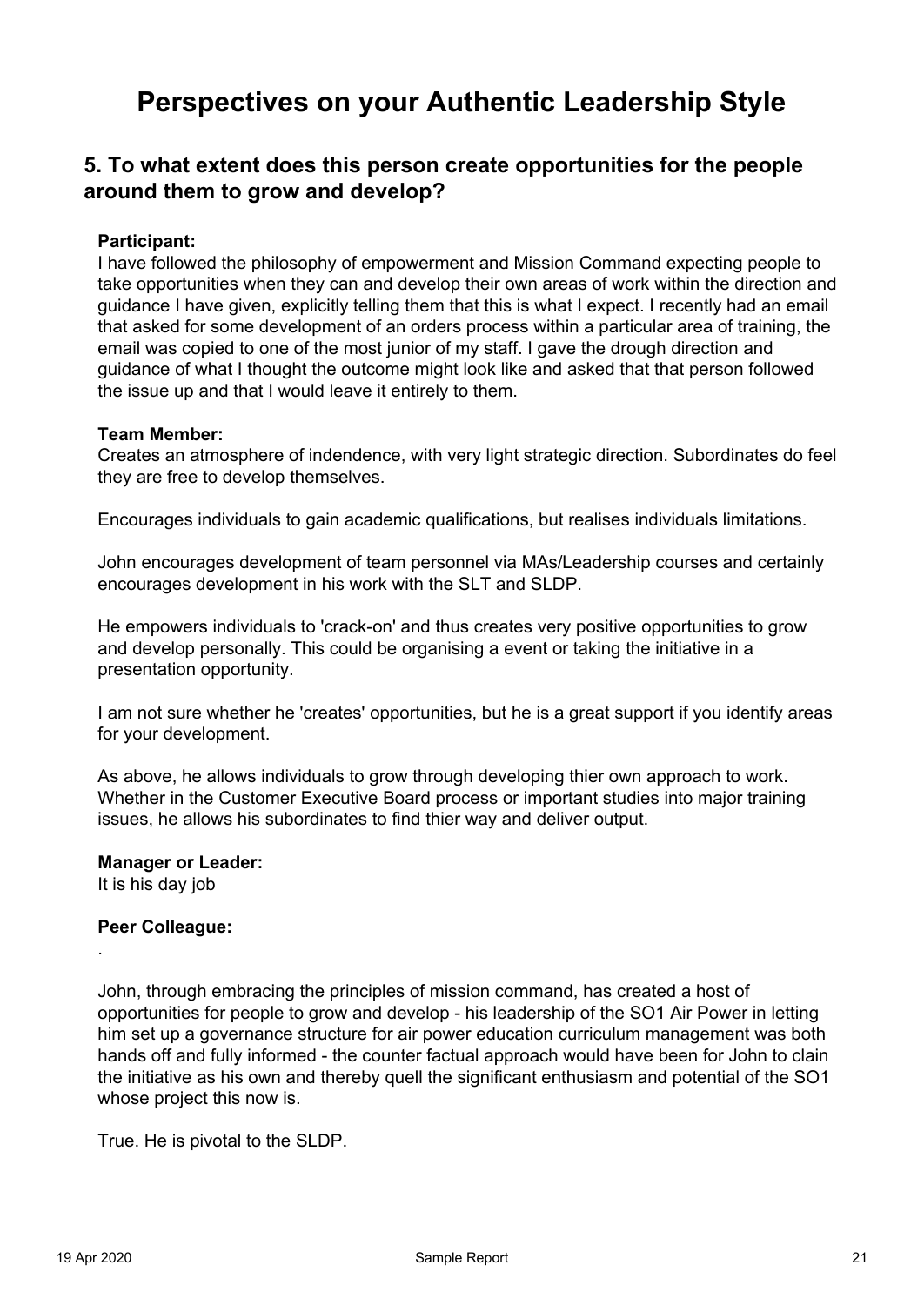### **6. Please identify one thing that you would like this person to do LESS of and one thing that you would like this person to do MORE of.**

#### **Participant:**

**I would like to be less conciliatory all the time.**

#### **Team Member:**

**Keeping vital information to himself.**

**In recent months there seems to be a distance between John and the leadership team as he concentrates more on SLT/SLDP. I'd like to see less of a distance. I'm not sure about whether it's appropriate now with John's new TORs but less distance and more involvement in ground level issues would be my suggestion.**

**Concentrating on his individual tasks to the detriment of the overall unit mission**

**Nil**

**..**

**.**

**Being focused on the single task that he enjoys.**

**Not do less of, just be more aware that his 'quiet' personality makes it hard for some to get to know him.**

#### **Manager or Leader:**

#### **Peer Colleague:**

**N/A. Only seen him in a mentoring context.**

**Not sure.**